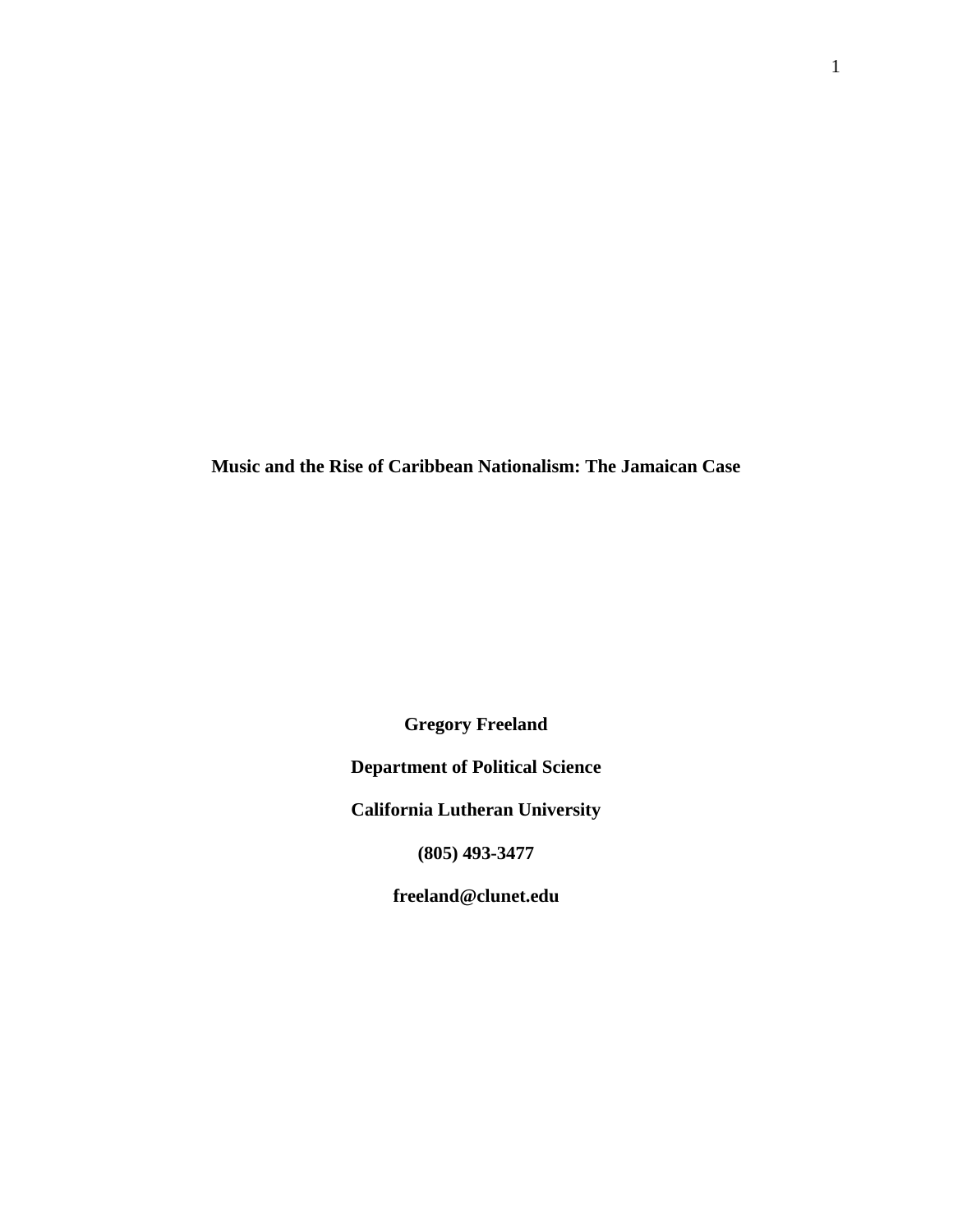# **Abstract**

Caribbean nationalism emerged in many ways, but music played a vital role in furnishing emotion and ideological cohesion, and fueled the excitement and sustainability of nationalist identification leading up and following independence. This study employs the musical form, ska, to exemplify how music generated a sense of nationalism in Jamaica during the late 1950s and early 1960s, and as such provided strength for independence stability and some of the courage and excitement that sustained it through its early manifestation. Music created metaphorical and emotional meanings as well as political meanings through lyrics and rhythms that helped frame independence as more than an image of freedom from colonial rule. This study utilizes interviews, music lyrics, and literature to conclude that a cultural force, like, music, created a stronger sense of nationalism among Jamaicans, which facilitated the rise of a cultural uniqueness and collective identity.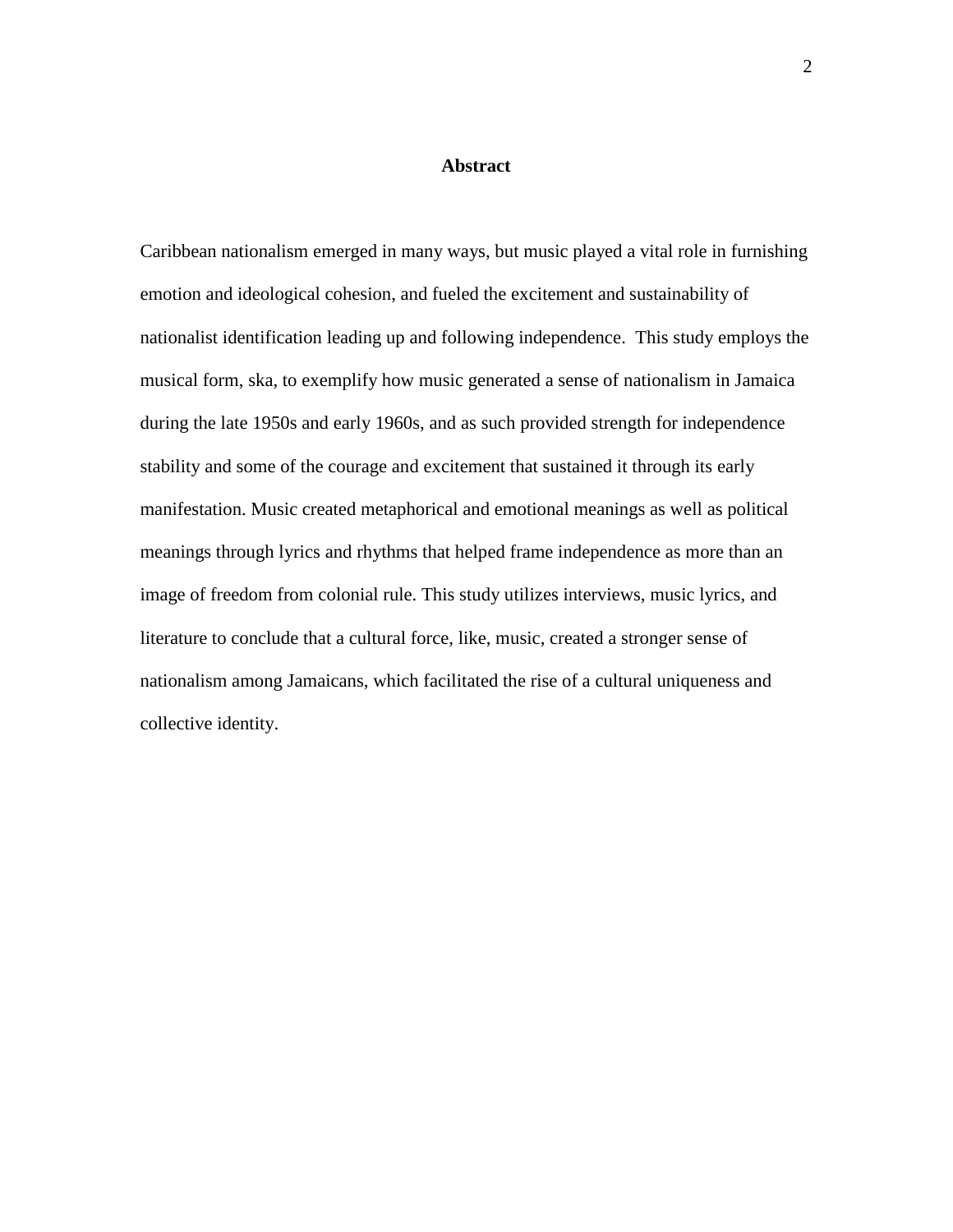History has shown that music profoundly shapes the goals and objectives of a people moving toward collective identity, cultural nationalism, and political independence. Music also transmits ideologies and political demands to adherents and activists of political, cultural, and social movements. This musical effect played out dramatically in the rise of Caribbean nationalism.<sup>1</sup> Caribbean nationalism emerged in many ways, but music played a vital role in furnishing emotion and ideological cohesion, and fueled the excitement and sustainability of nationalist identification. This effect is exemplified with, for example, merengue in the Dominican Republic, calypso in Trinidad-Tobago, and rumba in Cuba. Ska music, as this paper demonstrates, assisted the rise of nationalism and independence awareness in Jamaica during the late 1950s and early 1960s.

Jamaican independence and the emergence of a uniquely Jamaican popular music are inextricably linked and illustrate how cultural forms, like music, are important forces in shaping a collective national consciousness and a democratic political system. This study examines the musical form ska as the instrument that exemplified this phenomenon in Jamaica. Ska music sent deep metaphorical and emotional meanings as well as political meanings through lyrics and rhythms that helped capture nationalism and independence as more than images of freedom from colonial rule. This study employs interviews, music lyrics, and literature to conclude that a cultural force, like music, forged a stronger sense of nationalism among Jamaicans, which gave rise to a stronger sense of cultural uniqueness and collective identity.

1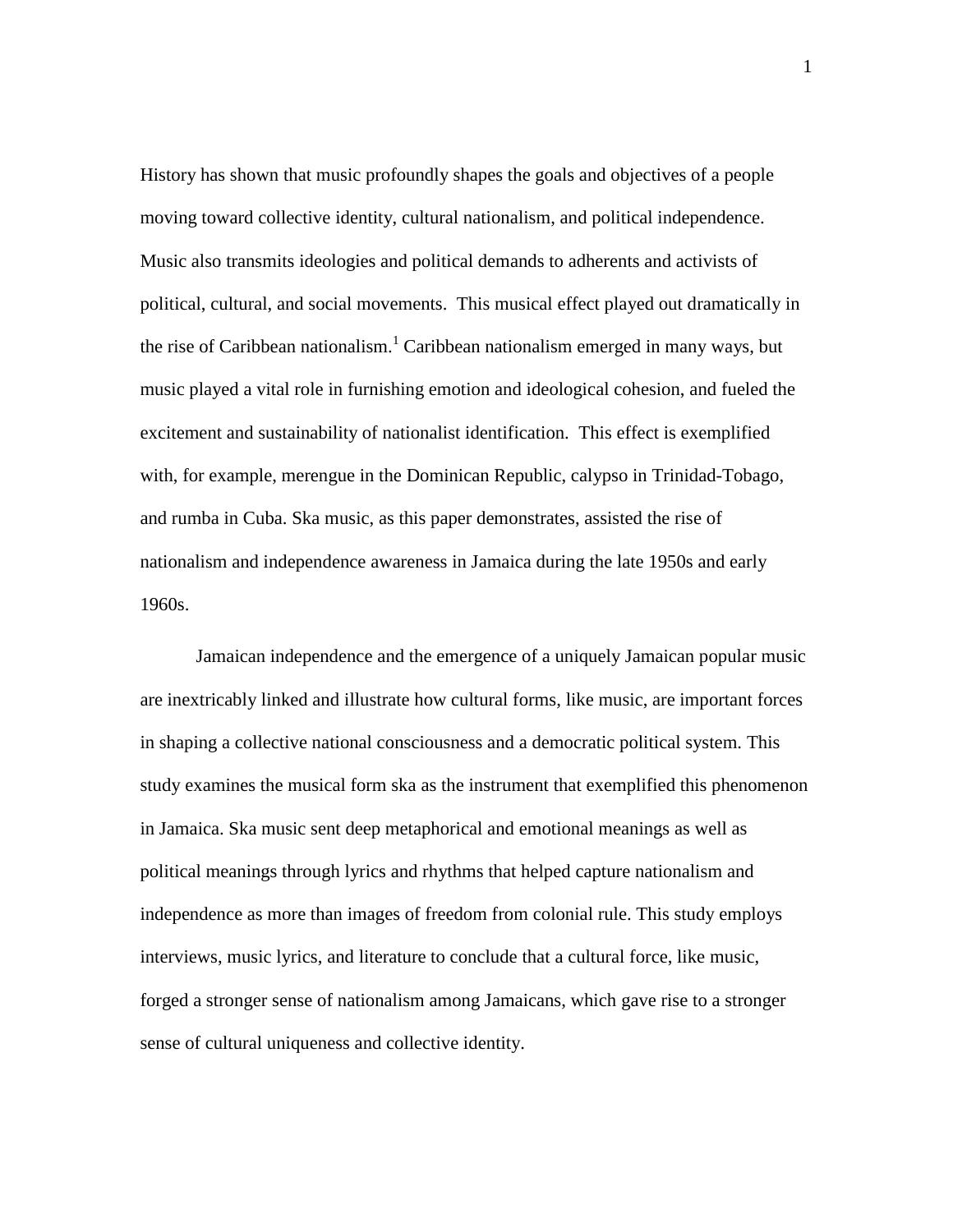Nationalism based on the idea of being Caribbean, or more specifically, Jamaican, sustained a common identity rooted in a common history and culture. An important component of this common identity is music, which influenced the sense of community that Jamaicans had and formed an identity based on a common idea of Jamaicaness. Music represented a form through which Jamaicans expressed their satisfaction and/or dissatisfaction with the political and cultural priorities practiced in Jamaica, the Caribbean, and internationally. Musicians evoked in Jamaicans an awareness of their socio-structural realities, cultural traditions, and prospects for the future, while the Jamaican people in turn imbibed the messages and rhythms from the music in their everyday lives. In Rex Nettleford"s writings on Caribbean identity, he delineated and advocated a fundamental link between culture and people that is rooted in their historical experience. $2$ 

Rex Nettleford asserted a strong connection between people"s art forms and their everyday life. The arts, argued Nettleford, formed the basis of resistance and cultural survival, and should, therefore, be expressed in ways that advance self-awareness and social change, because the creative imagination lies beyond the clutches of the worst kind of oppressor.<sup>3</sup> Nettleford clearly understood the linkages among the arts, culture, and nation-building. He noted that astute politicians watch signals from the Caribbean masses who have something to say about their own destiny which is clearly expressed through their deep appreciation and tenacious retention of their cultural forms. Cultural forms, such as music, embodied elements that highlighted the Jamaican experience specifically and the Caribbean experience in general.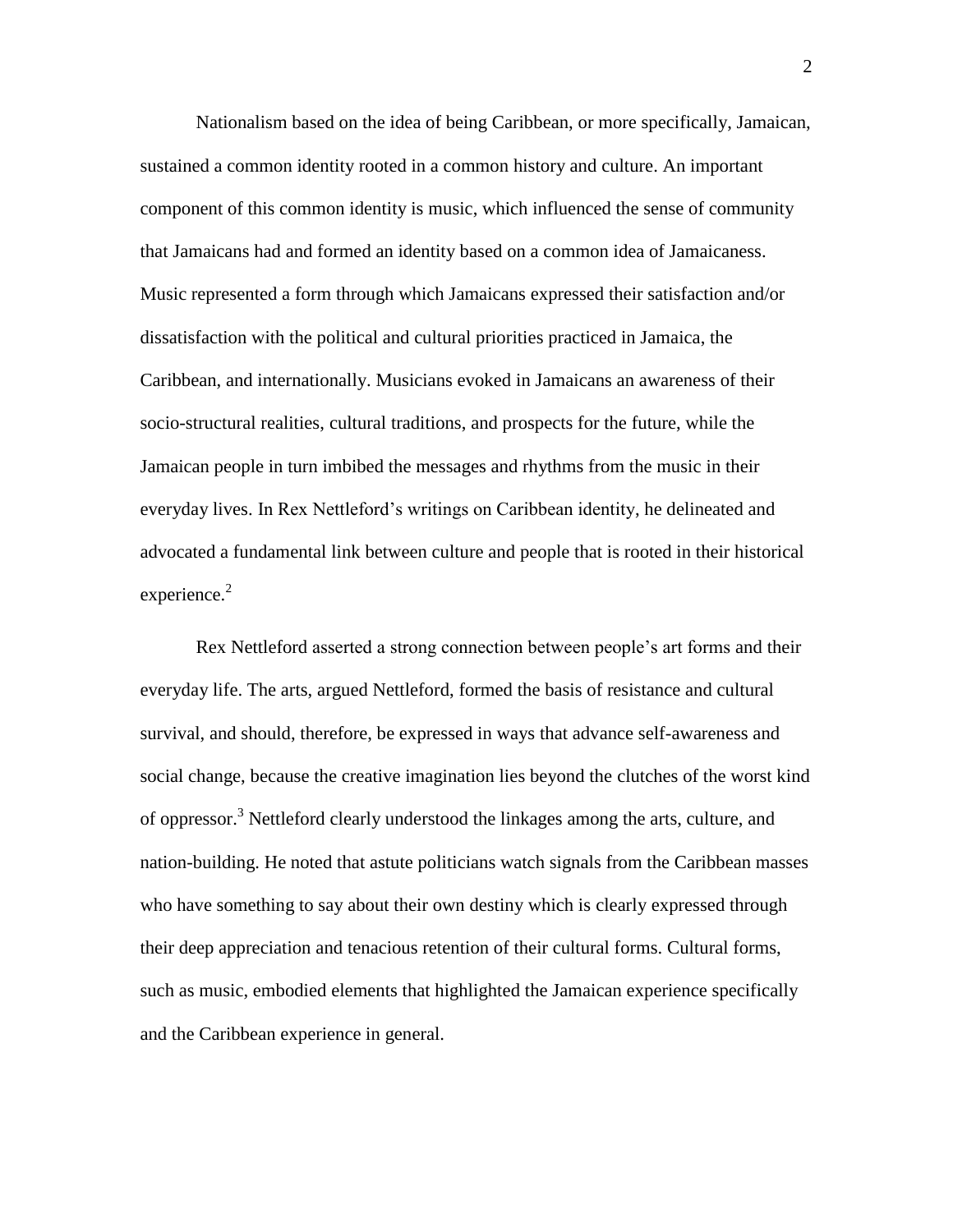Music maximises its ability to foster social cohesion and political identity if its meaning fits with the ideology of the moment. Social cohesion and group solidarity are vital to countries seeking majority support for political and economic changes that accompany movements toward independence and music assists this effect. Michael Balter points out in, "Seeking the Key to Music," how music can evolve to strengthen group solidarity and that music is critical for maintaining social cohesion and that music essentially developed to facilitate a sense of belonging among a community of people.<sup>4</sup> Once a significant amount of social cohesion is achieved among a nation"s citizenry, mobilization into political action and nationalist enthusiasm is empowered, and since music is often inspirational, music at dances, demonstrations and political rallies, where repetitious refrains are chanted, allows social cohesion to intensify.<sup>5</sup> This cohesive effect occurred in Jamaica from the late 1950s through 1964. Songs like, Al T. Joe"s "Rise Jamaica Rise; Independence Time is Here, Lord Creator's "Independent Jamaica," and Derrick Morgan"s "Forward March" exemplify this cohesive effect. They fit the ideology of the moment, they were inspirational, and their basic lines enabled repetitious refrains at political and national gatherings. "Independent Jamaica" was the official song celebrating Jamaica"s independence from Great Britain. In terms of influencing and advancing nationalism, ska lyrics, such as, "rise Jamaica, independence time is here" are much easier for popular consumption than an ideological phraseology rooted in the political-economic thought, which was left to the political and cultural leaders responsible for guiding Jamaica out of colonisation, political oppression, and western cultural emphases for interpretation and application.

## **Contextual Underpinnings**: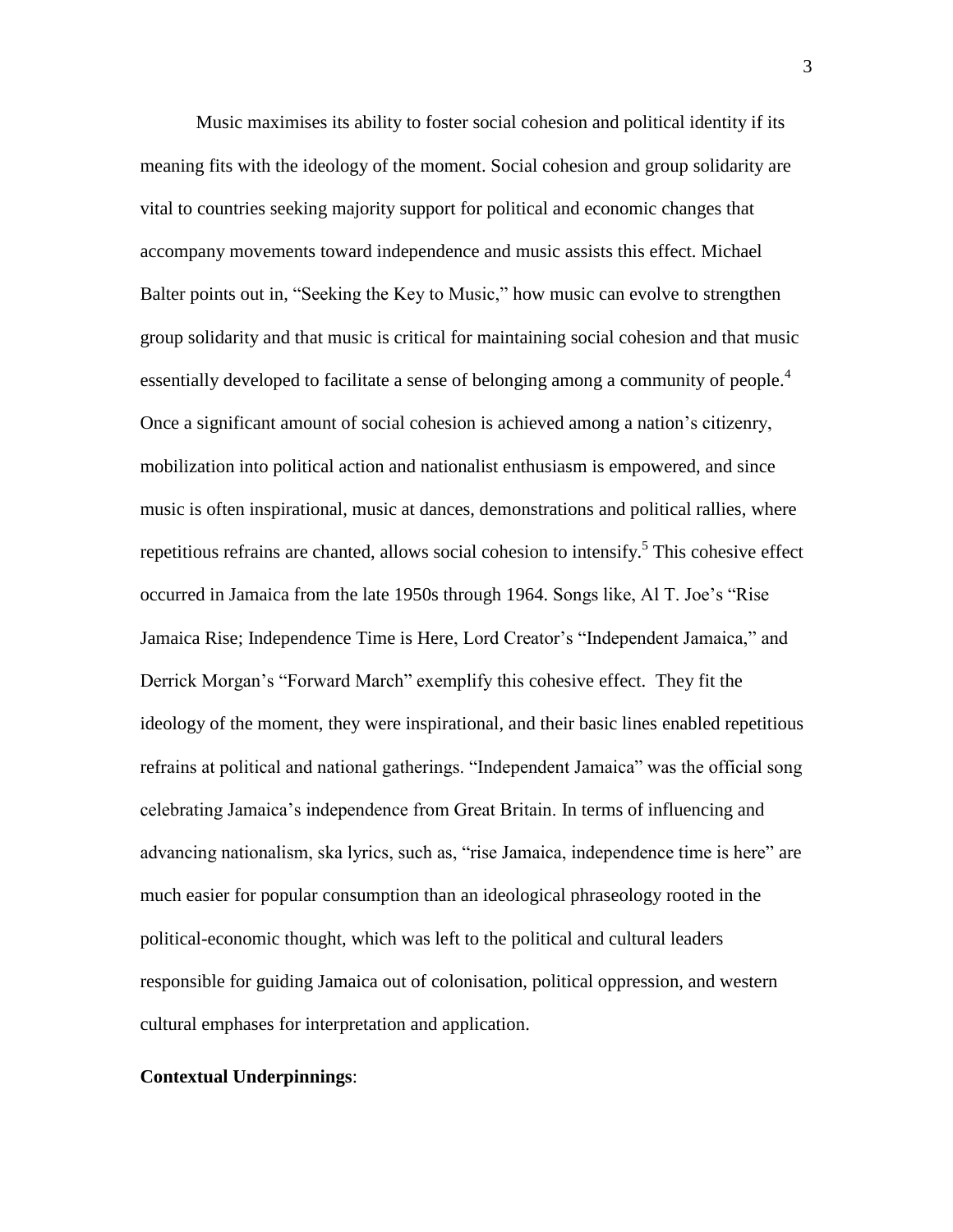The seeds of Jamaican nationalism were sown during the historical struggle of forced relocation to the Caribbean from Africa and the subsequent centuries of colonial oppression. One way that such suffering and trauma imprinted a deep and collective (un)consciousness appears in everyday life is through cultural retention and everyday expression.<sup>6</sup> The horrible atrocities committed on enslaved Caribbean Blacks, are expressively described by Clinton A. Hutton in "Slavery and Cosmological Roots of African Caribbean Art"**:** their suffering "… encompasses every imaginable torture and dehumanising act possible, penetrated into the inner will to survive.<sup>7</sup> Hutton notes that Africans coped, survived, and resisted enslavement and colonial subjection by drawing from the creative stream and ethos of the African diaspora and the cosmological roots of African diaspora arts and aesthetics for the inner courage, endurance, and culture required to cope with and resist the forces of enslavement and colonial subjugation. The steely and vise-like grip of this era of oppression and slavery forms the painful remembrance and backdrop that fuels the appearance of cultural forms, like music, that serves as the binding force in individual identity and consequently nationalist identity.

In terms of political rights and suffrage, 1944 saw Jamaica"s first election with universal adult voting rights, and Alexander Bustamante"s Jamaica Labor Party (JLP) won the election over Norman Manley"s Peoples National Party (PNP). The JLP, although a labor party became the capitalist party over time, while PNP, became a democratic socialist party. The PNP won the 1955 election and Manley continued demonstrating his sensitivity to Jamaica"s liberal and creative communities. In 1961, an anti-Federation campaign led by activists, like Bustamante resulted in a referendum on Jamaica"s membership in the West Indies Federation. Put to a leave-the-Federation-or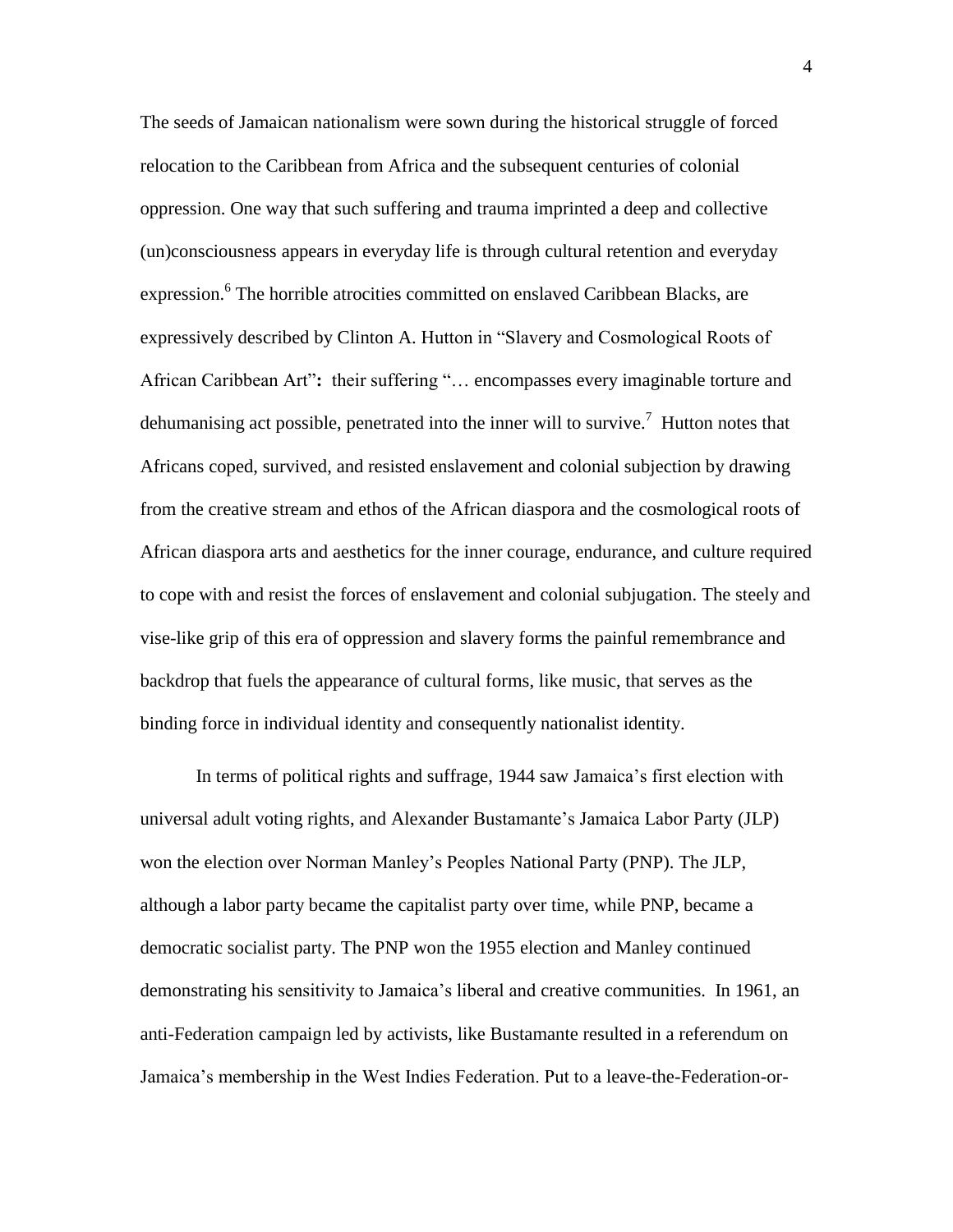not referendum in 1961, Jamaicans voted to exit, which led to Jamaica"s establishment as an independent member of the Commonwealth on August 6, 1962, with Bustamante as the first prime minister of an independent Jamaica.<sup>8</sup>

After years of voicing their discontent with the colonial system, by organising strikes and promoting protest marches, Jamaicans were assisted by the British Empire"s further weakening after World War II at which time it began readying its colonies for independence by changing constitutions and local political policies to include more rights and participation. Local activism among colonial populations and a weakened economic situation made physical colonisation no longer practical for Great Britain. In 1958, Britain assisted in the formation the West Indies Federation which included ten countries of which Trinidad and Tobago, Jamaica, and Barbados were the principal members. This federation was groomed to become independent as one state with Port-au-Spain, Trinidad-Tobago as the proposed capital. As the federation"s largest member, in terms of population and land mass, Jamaica received only one third of the representation. In short, Jamaicans did not favor being a part of a federation coalition of nations with one-island one-vote possibilities. Rather, most Jamaicans held to a total independence stance advanced by major supporters of breaking with the Federation.

Part of this strong nationalist bent among the populace flowed from the music, which was clear, straight, and to the point. For example, Lord Creator in "Independent Jamaica" sang in reference to the referendum that "the people voted wisely and now everyone is happy, there is no more Federation."<sup>9</sup> This song, in fact, blared forth lyrics indicating a clear national political consensus that enabled political rivals Norman Manley and Alexander Bustamante to travel to England to bring official independence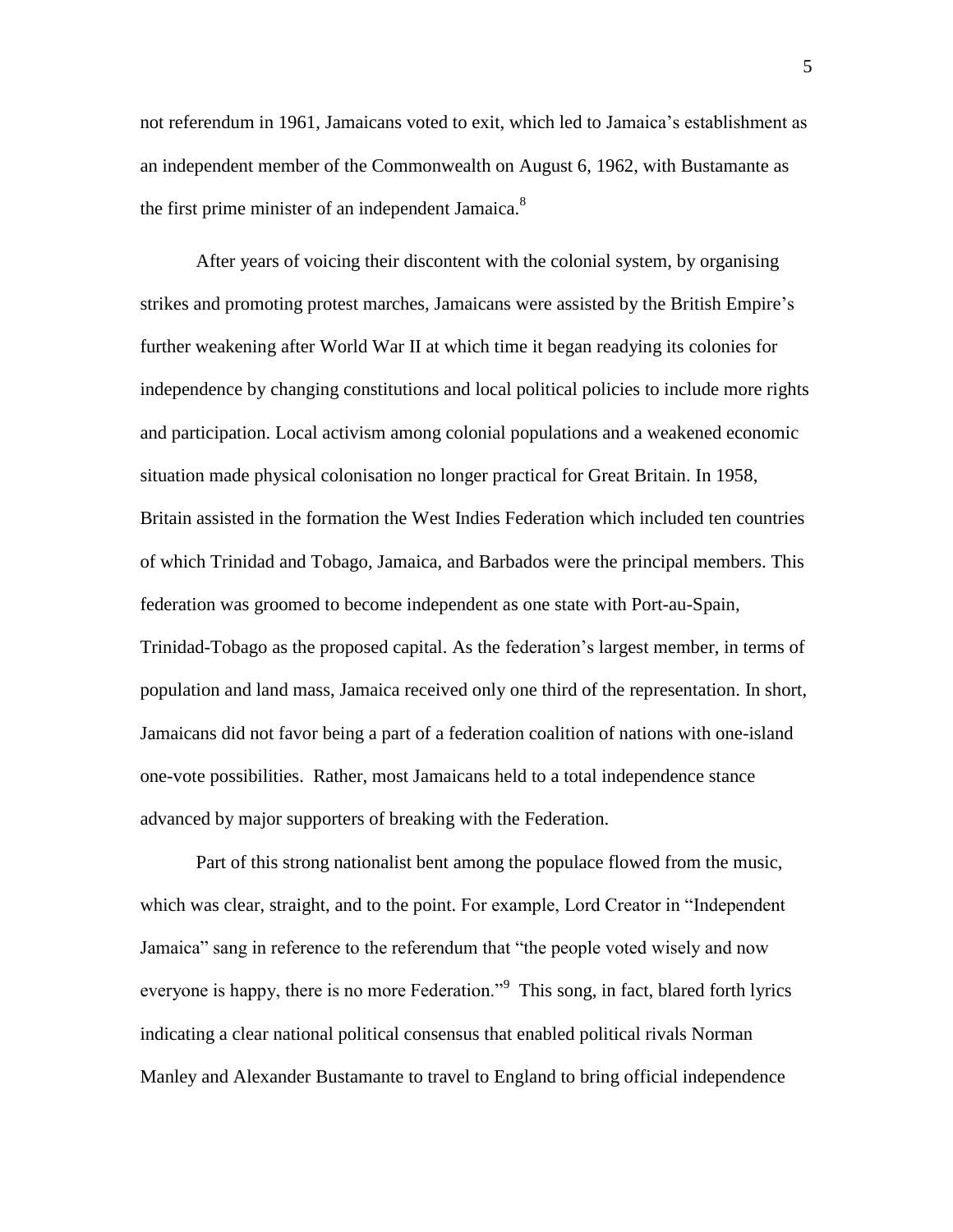back to their homeland. The seeds of Jamaican nationalism sown in the historical struggle for rights and justice were ready for harvesting by 1960 and ska music formed an essential component that helped move the country to independence.

## **Arts and Politics: Ska the Musical Nexus**:

Certain Jamaicans understood that culture equaled politics in importance in terms of impacting movements for justice, rights, and independence. Jamaica, for instance, had progressive political and cultural leaders like Norman Manley and Rex Nettleford who understood what Jamaica needed to achieve independence, as well as a representative post-independence Jamaican life. In 1937 Norman Manley founded Jamaica Welfare to help ease rural to urban migration after a collapse of the banana industry. Over time, Jamaica Welfare aided local community development through crop programs and assisted in the development of the creative arts. Development of the arts was aided by artists, like Edna Manley, who sculpted images that reflected Jamaica's struggle for independence, taught art classes, and ultimately helped to establish the Jamaica School of Art and Crafts.

In 1959, Norman Manley formed the Jamaica Broadcasting Corporation (JBC) as a companion and alternative to Radio Jamaica. JBC"s programming included local music, such as mento and early ska. Rex Nettleford also founded the National Dance Theatre Company in 1959 to highlight cultural forms, like dance and drama. This blending of culture and politics demonstrates how and why a cultural form like ska could emerge as a strong force in the development of nationalism, independence, and identity.

Most of the musical references in this study stem from songs which explicitly refer to nationalism and independence because they best typify the thesis that ska music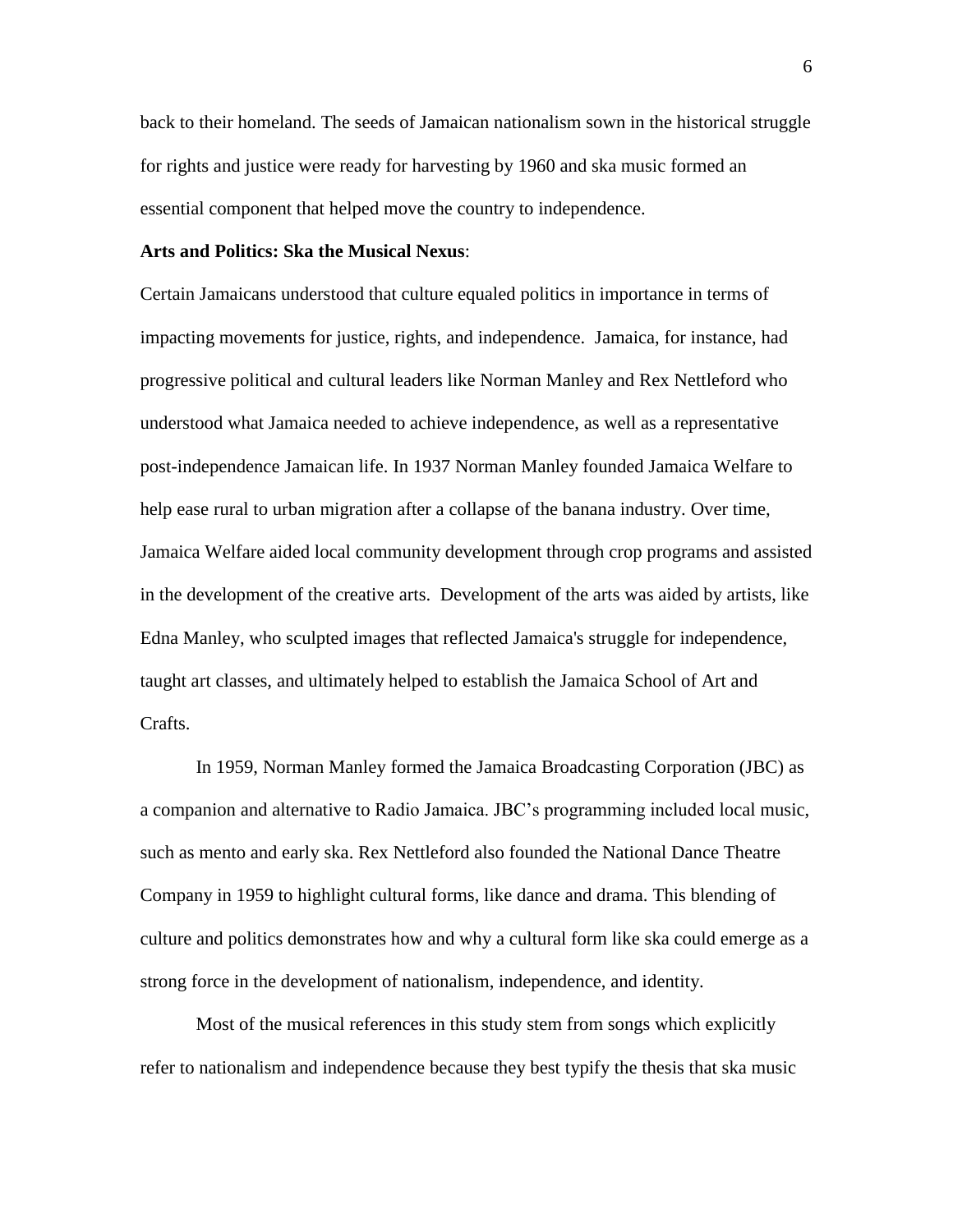played a major role in transmitting nationalist ideas and independence excitement. This should not be obscured by the fact that ska music overall was the communicative force. In addition, this study does not imply that those who did not listen to nationalist-based ska lyrics would not gain increased cultural awareness or extra political traction, but they would miss a crucial part of the total Jamaican nationalistic experience. There were other active forces, including: literature, drama, dance, political mobilisation, and general education. And contrariwise, those who did listen to cultural and political lyrics did not necessarily become activists in advancing nationalist cultural or political positions, but they were more aware than those who did not expose themselves to this music at all, who were few in number.

Mass acceptance of Jamaica's desire for independence was vital to its success. Ska, rooted most especially in poor and working-class neighborhoods facilitated bringing this segment of the population into nationalist and independence development. Ska, as well, helped to alleviate suspicion, most especially in poor neighborhoods, that Jamaica"s elites would use independence to further their own agendas without concern for the poor or the working poor. Ska, particularly between 1960 and 1964, created metaphorical and emotional meanings as well as nationalist meanings through lyrics and rhythms that brought all Jamaicans into the idea of Jamaicaness and Jamaican independence.

Ska melded musical forms from the United States, especially Rhythm & Blues and jazz, with traditional Jamaican folk music rhythms. Ska blends Jamaican mento rhythm, a Jamaican folk-music rhythm, with United States rhythm and blues and jazz.<sup>10</sup> For example, the drum intones the blues and swing beats of rhythm and blues, and the guitar resonates the mento sound.<sup>11</sup> Ska features a strong bass and drum-rhythm section,

7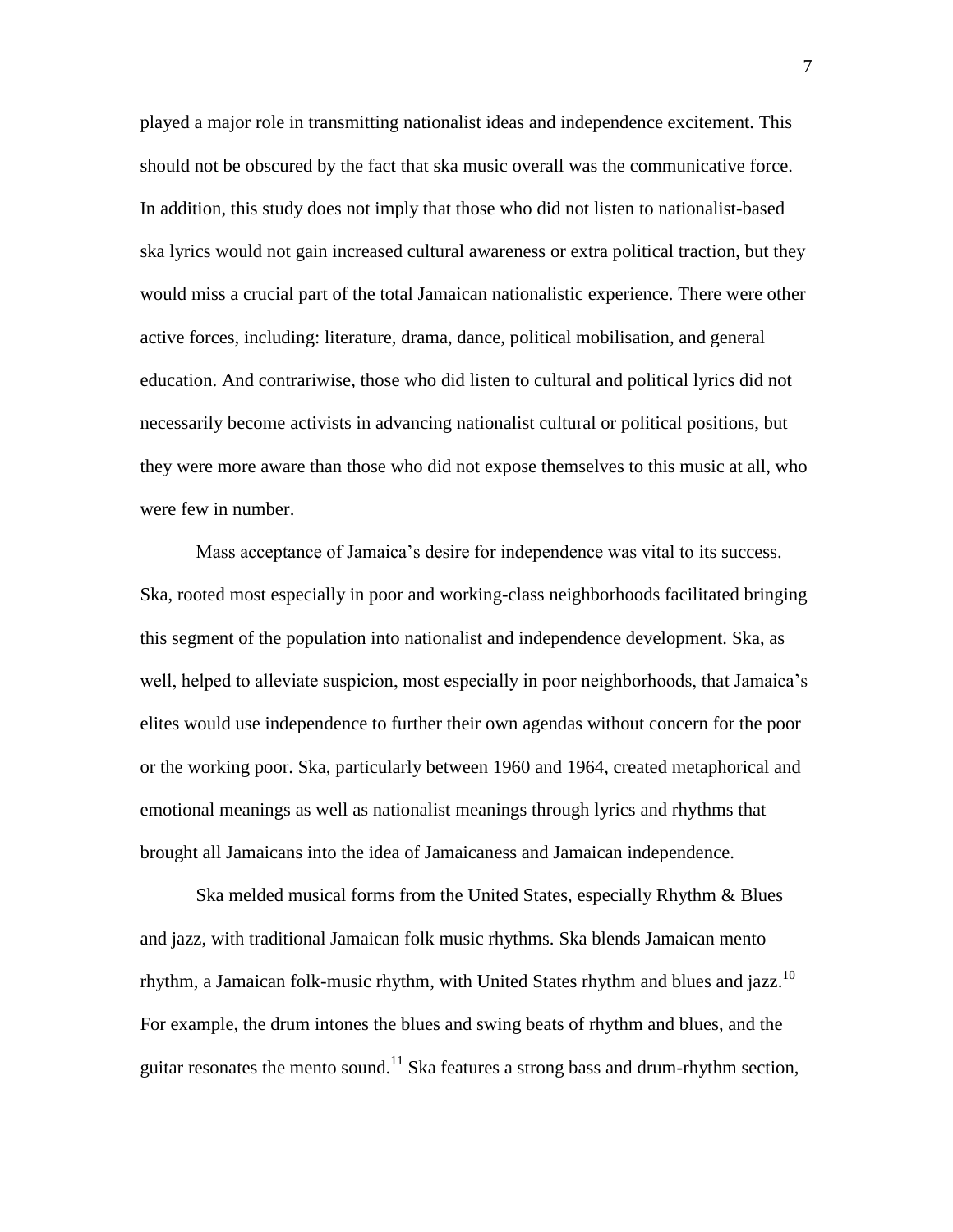guitars, keyboards, horns and brass. Ska innovator Ernest Ranglin put it simply by stating that ska changed the emphasis on the Rhythm and Blues beat from 1 and 2 and 3 and 4 to 2 and  $4^{12}$ 

Ska arose out of the growing transnational popularity of African- American Rhythm and Blues that surged in popularity among increasingly large radio audiences. This fostered the birth of the Jamaican recording industry capitalised on by Jamaican recording and music entrepreneurs who initially imported Rhythm and Blues records and eventually produced "home-grown" music. Operators running 'Sound Systems' would power turntables and powerful speakers with a generator and held street parties. These festive gatherings created an excellent outlet for promoting their creative and entrepreneurial agendas.<sup>13</sup> According to Edward Seaga, an early record producer who founded West Indies Recording Limited in the late 1950s:

"The sound-system operators picked up the challenge, and, in seeking exclusivity to popularize their dances, began to encourage the introduction of a Jamaican beat for Jamaican compositions."<sup>14</sup>

This locally produced music, ska, ignited a consciousness among the people that this was their music, a Jamaican music that was written, produced, and performed by Jamaicans. Record producers named their sound systems with nationalistic titles, like Prince Buster"s The Voice of the People.

Music entrepreneurs on the production side also began a reverse transmission of Jamaican music by exporting it beyond Jamaican borders, which highlighted Jamaicans' pride in ska as their music.<sup>15</sup> For example, Edward Seaga, said that his company, West Indies Limited, was the first to bring Jamaican ska to international audiences.<sup>16</sup>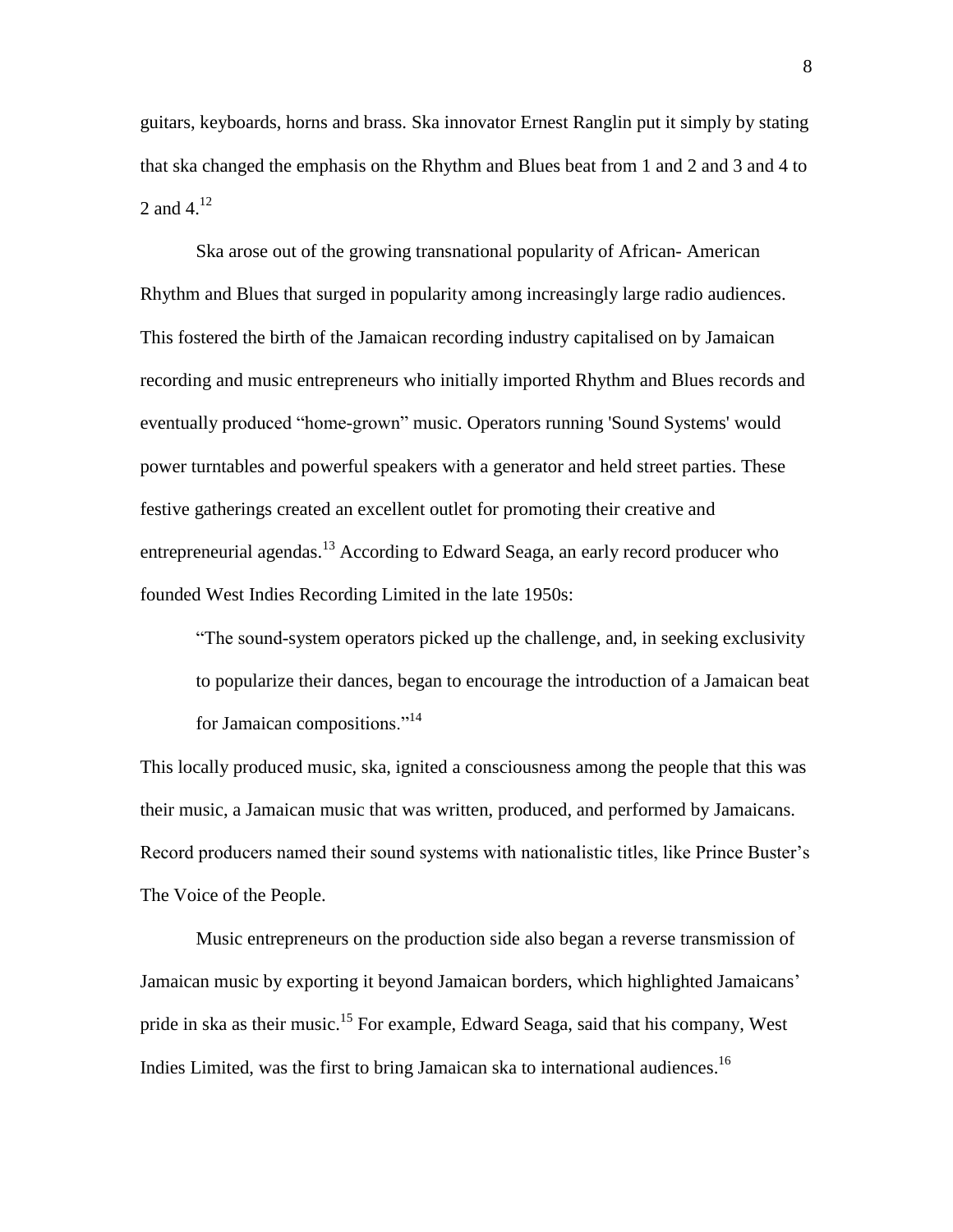This discussion of record producers, DJs, and recording artists does not mean that peace and cooperation existed between them, because, for instance, the intense competition among sound-system producers sparked friction among themselves, recording artists, and attendees of their dances. The national impact of the music on Jamaicans, as a whole overshadowed those problems.

Ska music between 1960 and 1961 did not intone calls for political action or nation-state recognition. It, rather, focused on themes that stimulated excitement at dances and/or inspired one-up-man-ship over musical and sound-system competitors. There was even a mainstream/commercial element present in the music. This period also commended to Jamaica, and internationally, that a unique style of music was arising and solidifying in Jamaica that would be essential for defining and galvanising a Jamaican identity that would implore for independence.

There were exceptions to the lyrical preferences of 1961, like "Freedom" by Clancy Eccles. A sample of Eccle"s lyrics are:

Freedom, oh Freedom

Well I want freedom over me,

Before I be a slave,

I skip over my grave,

And go home to my father and be free

No more crying, no more crying,

No more crying over me,

Before I be a slave,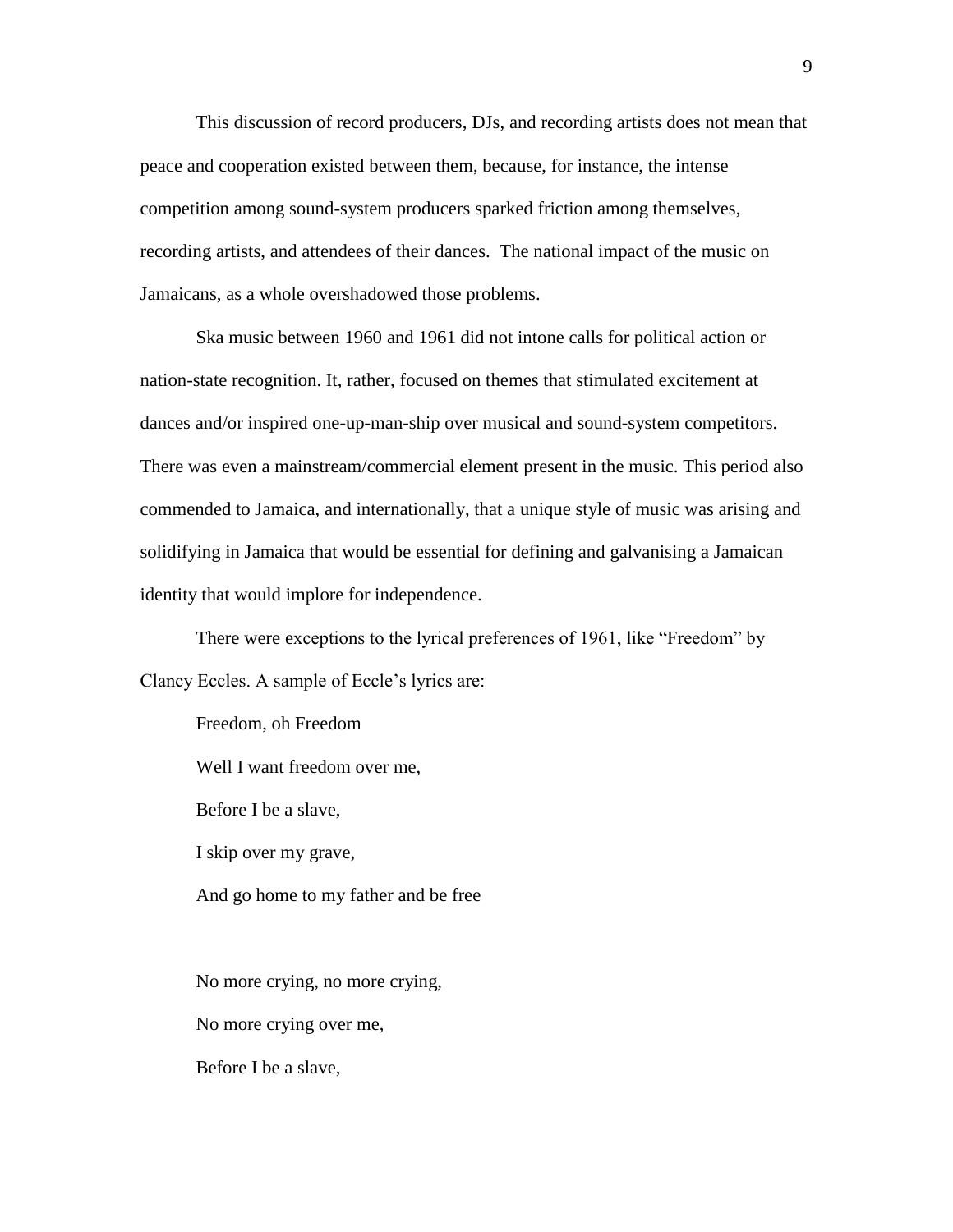I skip over my grave  $17$ 

Eccles"s lyrics are defiant and put listeners on notice that revolutionary political and economic changes will not occur absent courageous sacrifices. The song resonates with the affecting emotion that a lifetime of slavery cannot be overcome without the high costs of unwavering commitment and sacrifice. A life of freedom cannot be purchased without great cost. While the lyrics refer specifically to Eccles, the wider symbolic message resounds forth and reaches forward to all who labour in the throes of exploitation, poverty, and injustice. With its resounding call for freedom and a willingness to sacrifice life to reach lofty goals, these lyrics form an excellent backdrop to the political songs extolling political and cultural independence that especially permeated the music of 1962.

#### **Jamaican Independence Intertwined with Lyrics and Rhythms**:

Lyrics and rhythms spark the appreciation and practice of specific types of music created to provoke particular responses. The responses are usually celebratory, but also political and spiritual. Popular Jamaican musicians Lord Creator and Derrick Morgan represent popular artists that brought Jamaican celebratory, political, and cultural themes to a wider range of Jamaicans. Their music, played on the radio, and the "sound system" dances, popularised them as drivers of Jamaican culture to the masses. Sound systems, like those created by Coxsone Dodd and Duke Reid, played the sounds that Jamaicans listened and danced to as they moved toward independence. During the early 1960s, ska transcended all political, social, and economic classes in terms of listening audiences.

Sonorous music resonating from ska artists intoned noticeable strains of United States music, like jazz, but particularly Rhythm and Blues music, like Al T. Joe"s "Rise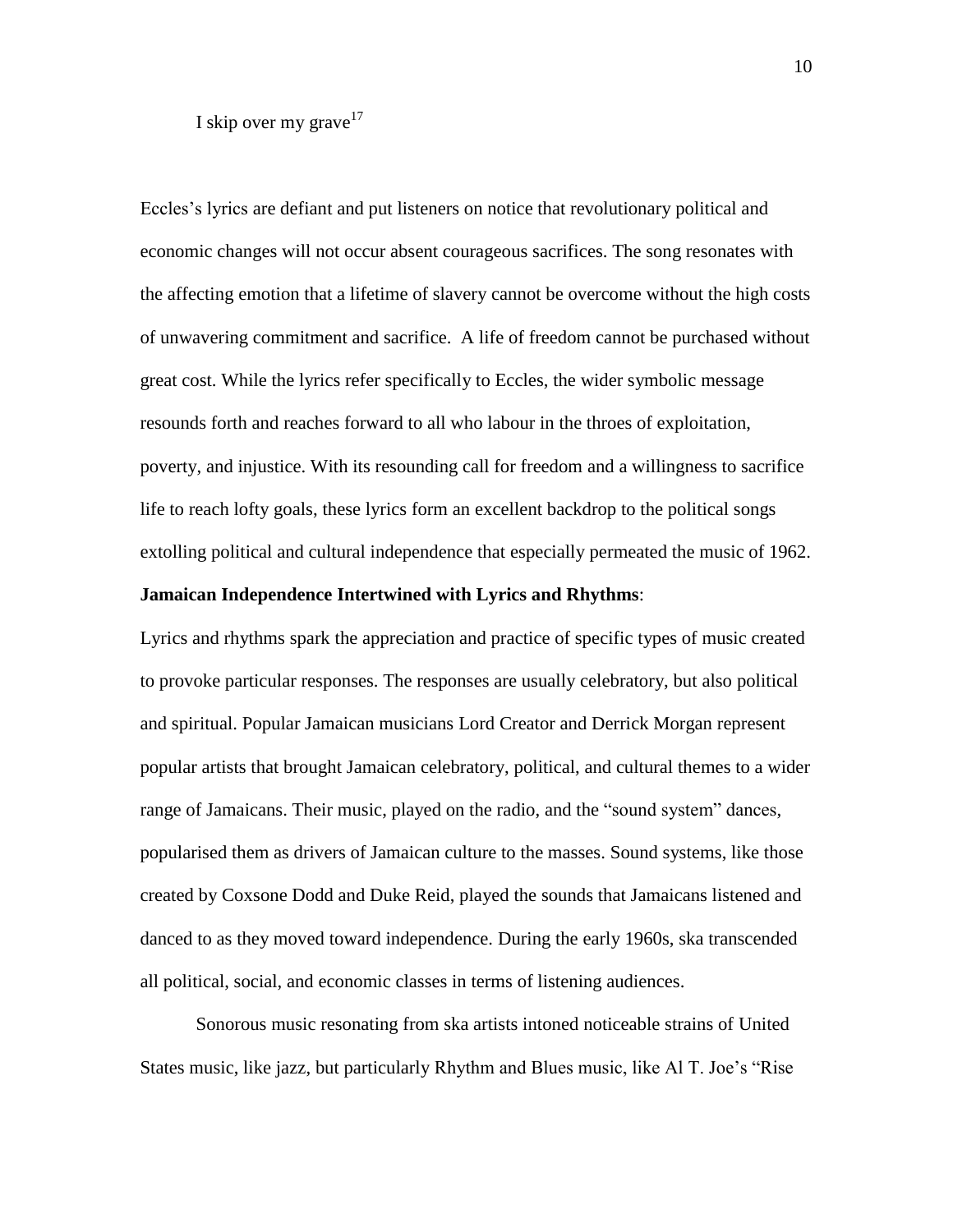Jamaica." Al T. Joe's vocals mirror New Orleans Rhythm and Blues singer Fats Domino. Fats Domino performed in Jamaica in early 1961 and impressed Jamaicans, according to Heather Augustyn, who quotes Lester Sterling of the Skatalites as saying that "we were playing…Fats Domino type of music, bluesy-like."<sup>18</sup> Both Domino, Joe, and Sterling enjoyed mainstream and/or commercial acceptance, but they differed in that Domino did not record political or nationalist songs whereas the Jamaican performers did. In "Rise Jamaica," for instance, Al T. Joe exhorts Jamaicans to rise up and recapture stolen opportunities to engage in everyday Jamaican life to the fullest. In these explicit lyrics from "Rise Jamaica," Joe tells Jamaicans that they will be swept up by the wind of social and political change and that they should not remain passive:

Rise Jamaica rise And let us celebrate Lets' forget the past Independence time is here

It is equality that we will enjoy It never ever tries to destroy<sup>19</sup>

Al T. Joe challenges Jamaicans to ascend from the era of British rule and to not dwell on the injustices therein. Forgetting what lies behind does not mean forgetting the African cultural past or lessons learned from the struggles of slavery, however.

While some sectors of Jamaican society would have been satisfied to lay these memories to rest, those aware of the value of the past continued to stress the value of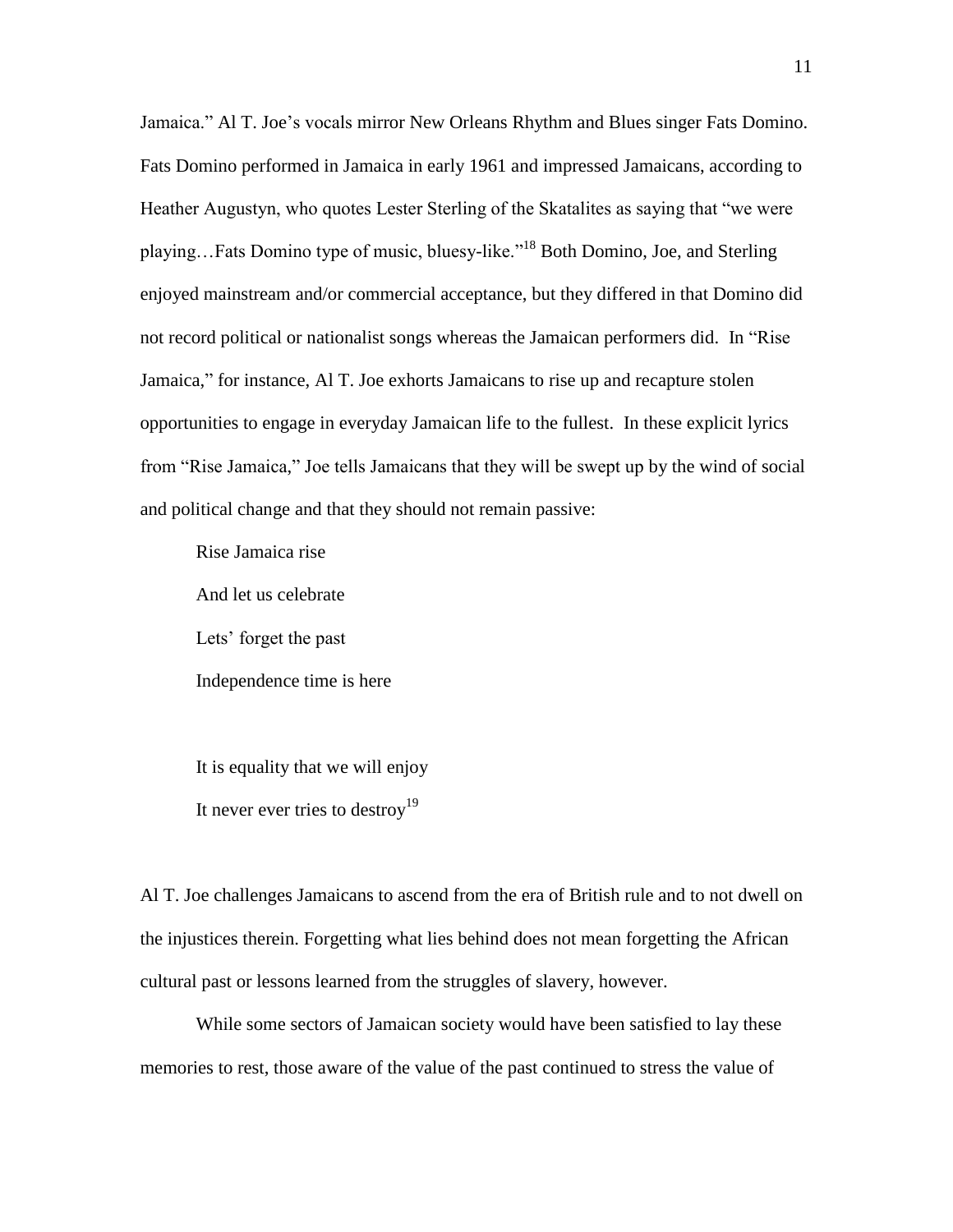these remembrances. This difference of opinion generated post-independence tension between nationalists who advocated an all-Jamaica stance and those who argued for a strong Jamaican Pan Caribbean, Pan African, and Third World connection. Deborah Thomas, for example, notes that Rastafarian and Rude Boy music eventually denied the notion of racial harmony by casting Jamaica as a country that oppressed black people thereby demonstrating the limited attraction of Jamaican nationalism among significant sectors of the population and encouraged, to varying degrees, interest in a broader pan-Africanist sensibility.<sup>20</sup> This view contrasts sharply with other influential forces in the music industry such as Edward Seaga who espoused multi-racial cooperation and a focus upon Jamaicaness as characterized in folk history.

Moreover, Al T. Joe's line "it is equality that we will enjoy" was taken seriously, and when it did not appear to be an early or long-term reality, individuals and groups from politics and arts began shaping political and cultural responses according to denials of the promise. Political life in general was weakened by internal struggles for power and economic gains, along with international politics, most especially the Cold War, eroded prospects for equality not only worldwide but in Jamaica. Jamaica, in particular, was prone to Cold War influence because of its proximity to Cuba and the United States need to dissuade other Caribbean countries, politically from leaning left of center.

Derrick Morgan, who led bands that combined ska-mento influences, recorded "Forward March" to elevate independence passion in Jamaica. Morgan"s lyrics express a passion for freedom and independence that is nationalistic and embraces all Jamaicans. The title, militaristic in tone, captures the intended message of Jamaica and Jamaicans moving onward by asking Jamaicans to,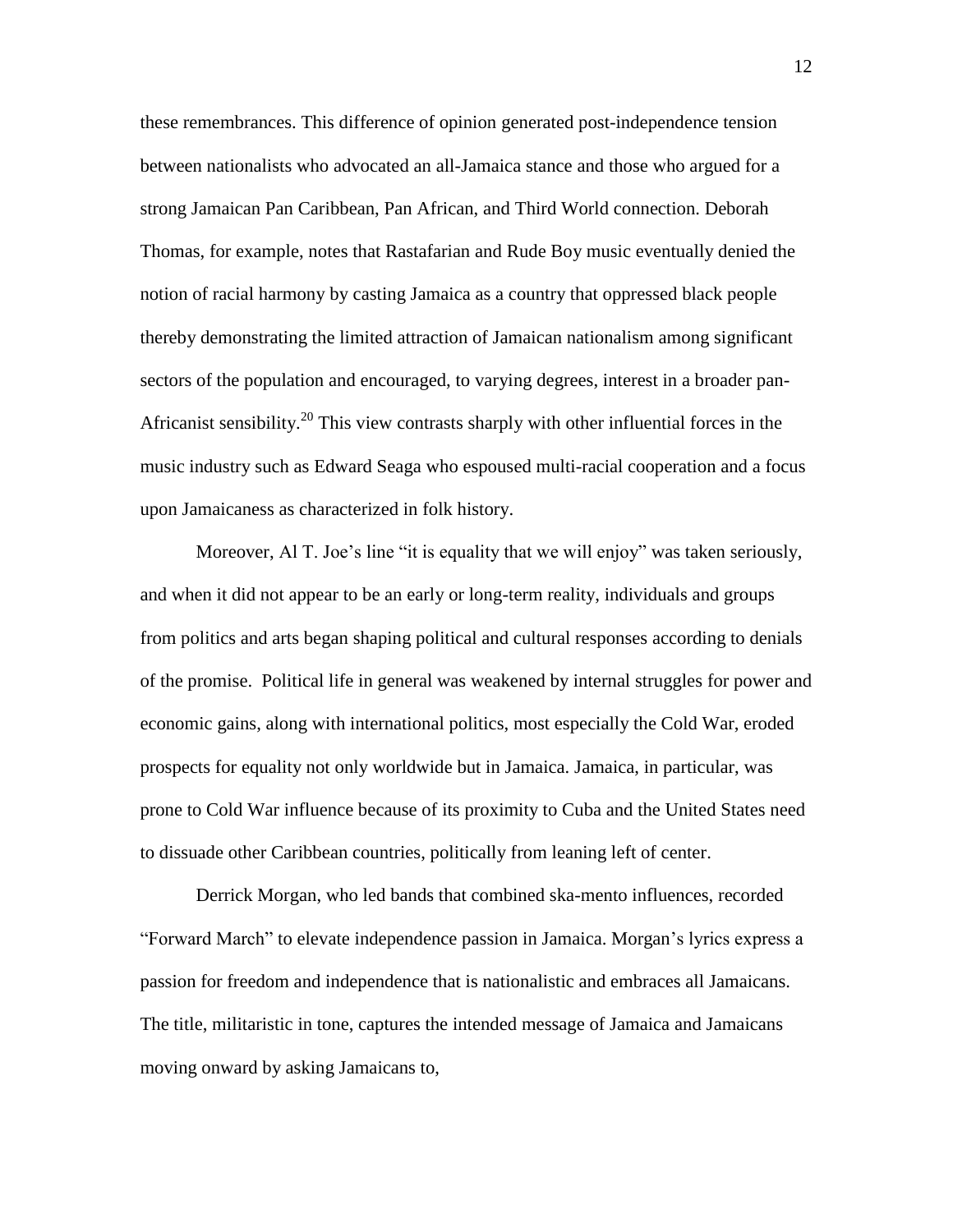Gather together, be brothers and sisters We're independent, we're independent Join hands to hands, children started to dance We're independent, we're independent

Don't be sad and blue, the Lord is still with you Because the time has come when you can have your fun So make a run, we're independent

Brothers and sisters give joy and praises

While it's under, yeah, yeah

Brothers and sisters give joy and praise<sup>21</sup>

And by asking everyone to come together as one, Morgan"s song fits well into the spirit of unity desired and the second chorus acknowledges the religious temper of Jamaica"s population. The line "the Lord is still with you" is not only a phrase to comfort the religious faithful, and acknowledge civil religion, but adds an element meant to appeal to all, as opposed to music which would, lyric-wise, appeal to a particular group or segment of society. Morgan also asks that the "joy," which will come from celebrating independence, be accompanied with "praises." The lyrics carry strength because they can be interpreted metaphorically and literally. In a live performance of "Forward March," Morgan commends that joy and praise be given to Norman Manley and Alexander Bustamante for their efforts in securing Jamaican independence. The lyrics also convey empowered consciousness that embraces the longing for an identity that is complete,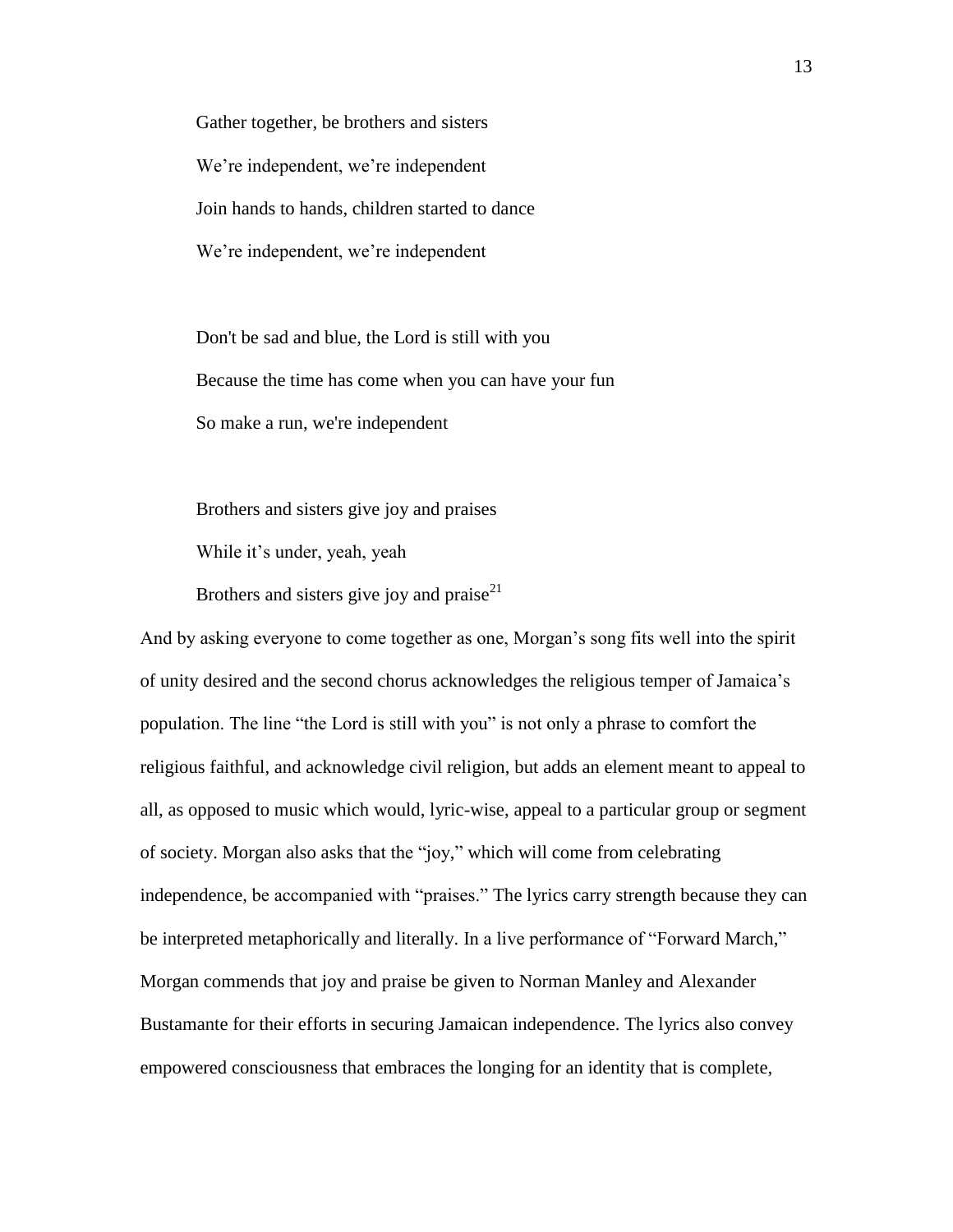especially with the inclusion of Jamaican youth as the line "children started to dance" clearly implies. In regards to refrains and repetition, the phrase "we"re independent, we"re independent" is chanted in the background several times by a chorus in the calland-response technique, which is a time-tested motivator and spirit raiser between caller and groups of responders.

Joe White and Chuck wrote and performed a version of "One Nation (Jamaican Independence Ska), which seizes the exhilarating crescendo of independence. "One Nation" reminds Jamaicans that:

We are all one nation,

One nation we are,

Independence celebration we all should jump for joy,

Lets' join hands together to celebrate the day

Brothers we are marching on to independence,

Sisters we are marching on to independence<sup>22</sup>

Again the common refrains, like "one nation," "join hands," and celebrate the day" occur in "One Nation." The message being that coming together drives cohesive movement for change. These inspirational lyrics encapsulate the motivational power of a positive definition of what it means to be Jamaican. Like the other lyrics, the metaphorical meaning of "marching on to independence" implies a sense of freedom for the individual constrained over the years by restrictions favoring elites and/or colonist powers yet inspired by the fact of Jamaica becoming independent and enjoying the same status as other nations.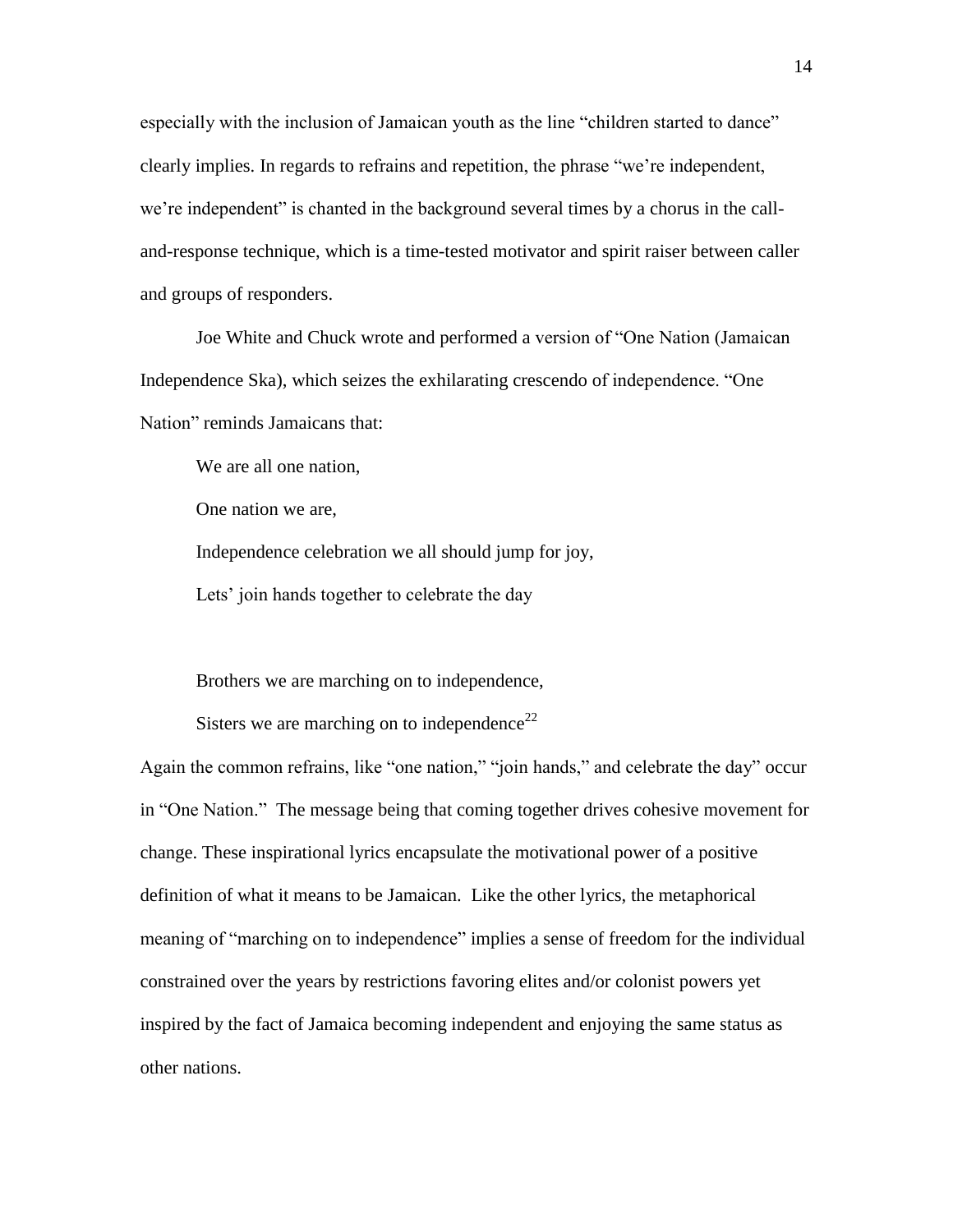Lord Creator's version of "Independent Jamaica" rallied all Jamaicans around the theme of independence with the following lyrics:

Independence is good for the young and the old,

Also for you and me,

Yes, independence is good for the whole population,

including your children too,

So I believe if we try our best it will be a great success,

So let us live in unity for the rest of prosperity. $^{23}$ 

The way in which Jamaicans view themselves and imagine their "nation" resonates through the song "Independent Jamaica." The title speaks strongly against inferiority complexes etched in the hearts of Jamaicans by power brokers representing colonial social and cultural values, but the lyrics take the opposition to self-image abasement further. The lyrics don't just chasten, they powerfully affirm Jamaican culture.

One of the most inspirational and clearest messages of independence, hope, and calls for peace is Basil Gabbidon"s "Independent Blues." Blues refers more to the influence of blues music than to blues in the sad melancholy sense. Gabbidon declares:

We want to be free, that's what we say We want to be free every day No more grinding, no more slaving Yes we want to be oh so behaving That's why we sensed it was independence

I want to be free that's what I say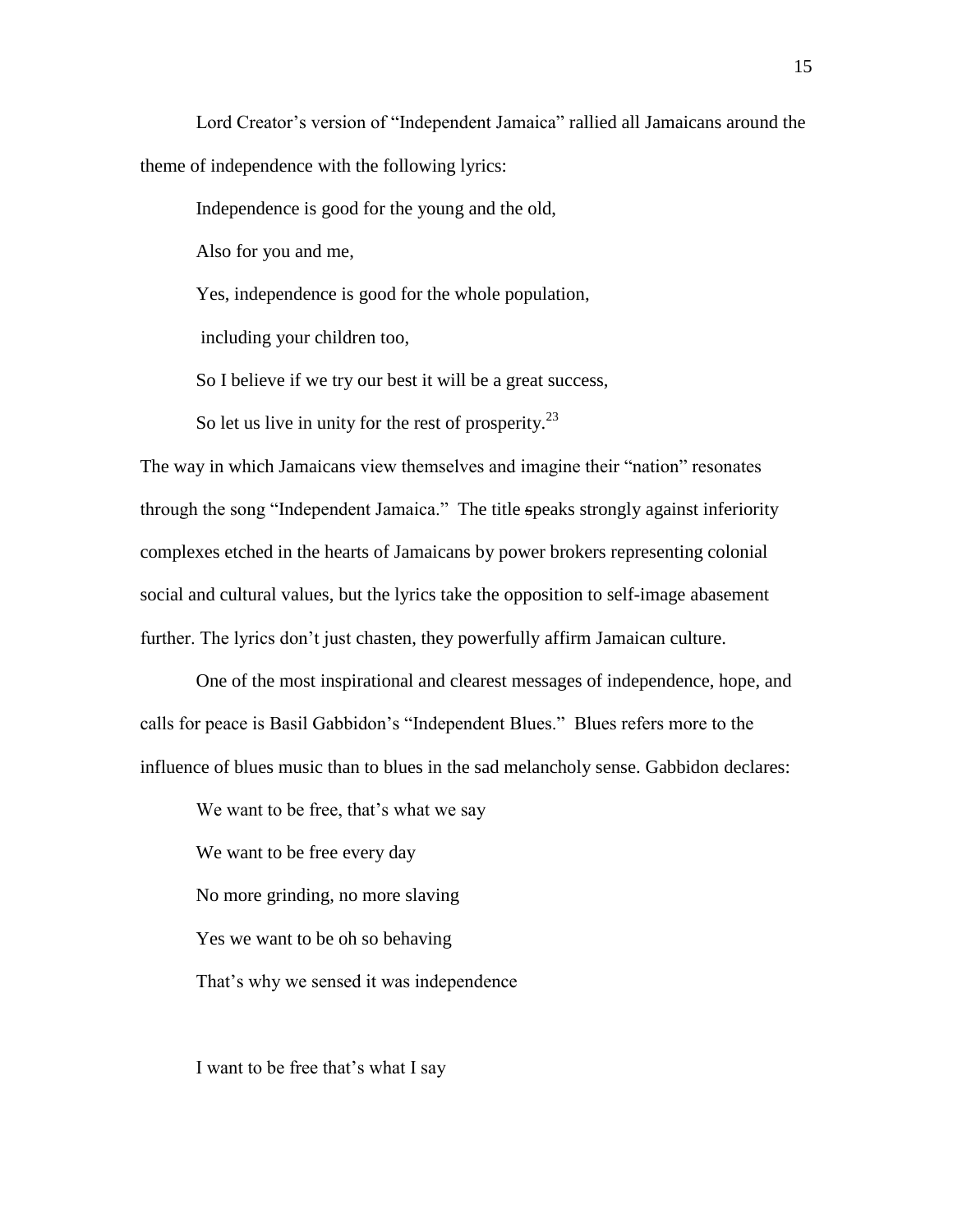That is why we are having Independence Day

No more slaving, no more fighting

Everything is going to be so inviting

We're going be free, we're going to be free, you and me<sup>24</sup> Here Gabbidon shows resolve to overcome oppression and repression, and the lyric "no more slaving" demands a reversal of the heavy burden of unjust political power and economic exploitation by the pre-independence colonisers.

Although some of the popular music of the era was influenced by nationalist ideology and independence themes, the celebratory nature of some of the music was influential without including nationalistic or independence lyrics. The most compellingly relevant fact is that melodies and rhythms were inspirational and celebratory, and ska was Jamaican. Consequently, 1962 was not entirely about ska"s advancement of nationalism. More commercially-based music and internal rivalries that existed before 1962 continued to exist. Songs ranged from Byron Lee"s and the Dragonaires release of "Come Fly with Me," a song recorded and associated with Frank Sinatra (1958), to Carlos Malcolm and his Afro-Jamaican Rhythms' "Skamania (The Sound of the Soil)."<sup>25</sup>

Some of the nationalistic ska lasted until 1963, but increasingly the music embodied the typical themes that had existed since ska"s earlier origins. Ska themes ranged from the religious to the political. Delroy Wilson, for example, released "Lion of Judah," Bob Marley and the Wailers "Simmer Down," and Prince Buster "Madness." In "Madness" Prince Buster voiced political dissatisfaction by referring to "propaganda ministers,"<sup>26</sup> but also reserved time to write and record a critique of producer rival, Derrick Morgan. Derrick Morgan responded to Prince Buster"s criticisms by recording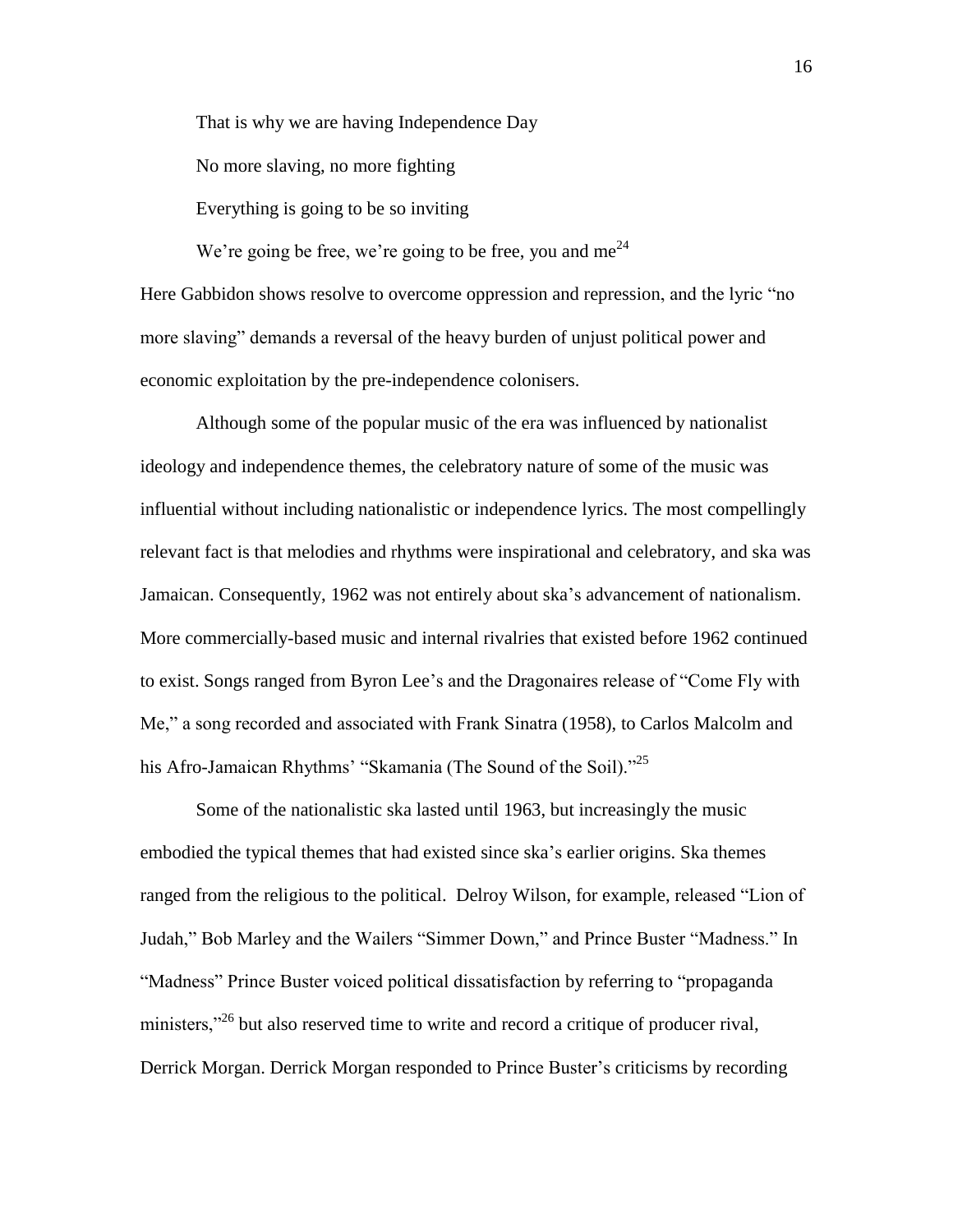"Blazing Fire" which had with lyrics such as; "live and let others live, and your days will be much longer."<sup>27</sup>

## **Negotiating Post-1964 Jamaican Culture, Politics and Ska Interconnections**

By 1964, ska had solidified its identity and place as truly the dominant form of popular music in Jamaica. The promotion of ska as an international form of music and dance dominated the 1964 strategies and objectives of successful promoters, numerous influential politicians, and ska musicians. The Jamaican government, for instance, sponsored Jimmy Cliff"s, the Blues Busters, Eric "Monty" Morris, Byron Lee and the Dragonaires" and Prince Buster"s participation in the 1964 New York World"s Fair to promote ska internationally. The ska of this select group meshed well with the image advocated by Jamaican leadership in 1964. Byron Lee and the Dragonaires, who released "Jamaica Ska" in 1964, was a more popular mainstream interpreter of ska, for example. On the other hand, the Skatalites, very accomplished musicians and well known, were not chosen to perform at the 1964 World"s Fair.

Their omission was likely related to the cultural and political images reaching beyond Jamaica"s geographical boundaries that Jamaican authorities and organisers did not favor for presentation. This concern is exemplified by Skatalite titles such as: "African Blood," "Addis Ababa" and "Fidel Castro." These compositions not only illustrate Jamaican artists" cultural and political sympathies and connection to nations outside Jamaican borders, but reveal identity problems between those who preferred more intricate rhythms and lyrics that demand a critique of unequal relations of power and cross national cultural relations to a more sanitized image of Jamaica popularized by ska music with upbeat themes of romance and goodwill.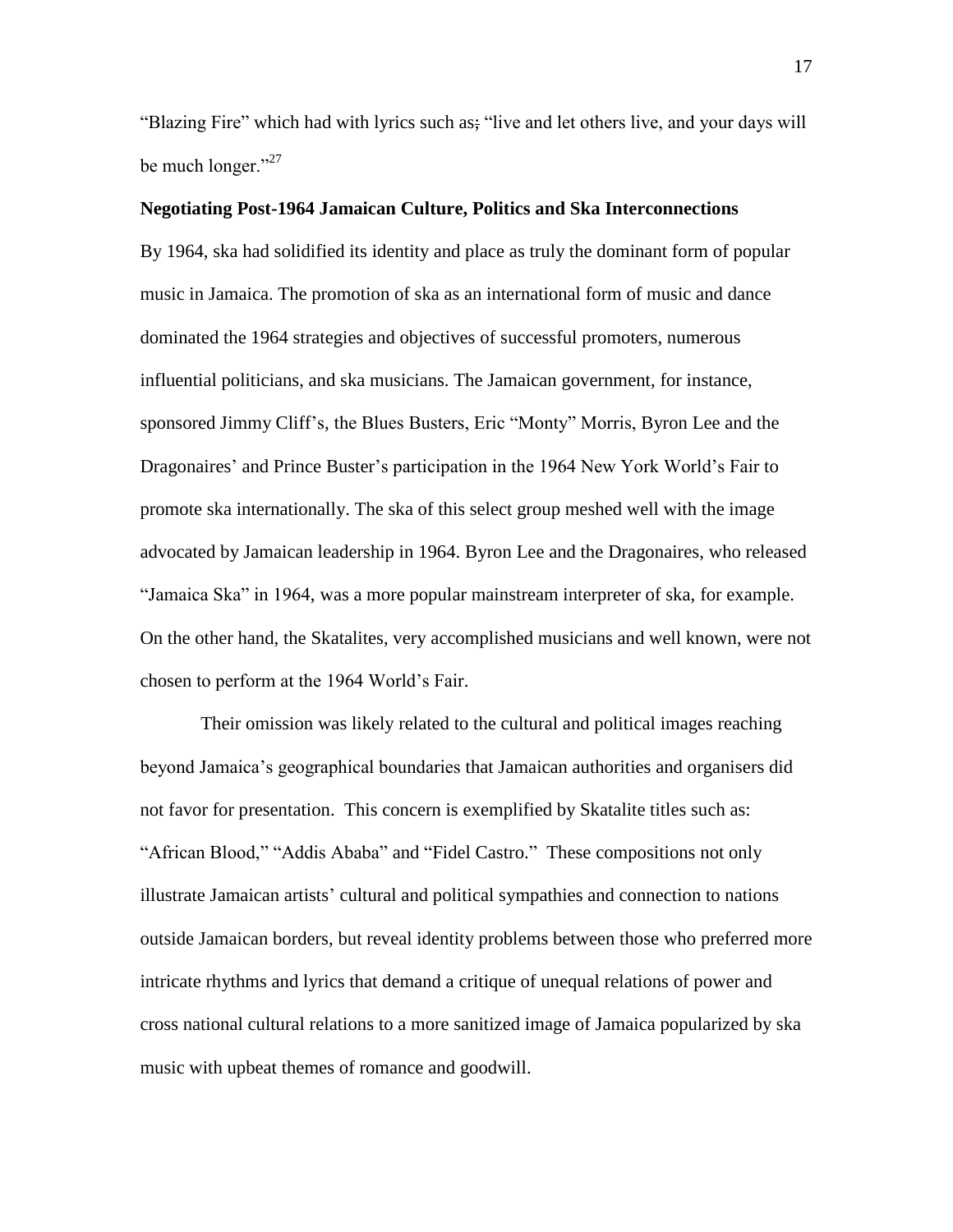Ska, as a musical form remained strong as the national music of Jamaica, but on the other hand its nationalist theme, based on definitions of nationality containing strong cultural identity, was diminishing. The independence-themed songs shared in common the positive links which exemplify the impact of psychological and emotive causal mechanisms on individual and collective identity development and on the surrounding cultural milieu. As a whole, ska contained these mechanisms, but the development of collective identity represented by the intentions of collective identity was slowed in the post-independence years by emphases on particular aspects of Jamaican society that wanted to connect with who they were as Jamaicans, as well as, where their deeper roots came from.

Artists, scholars, and other observers, such as Rex Nettleford, clarified this dialectical disconnect as it occurs outside the economic and image frameworks by raising questions relative to identity seeking. He found, for example, that the search for identity formed linkages which the newly independent people had difficulty grasping owing to their colonial past and their worries surrounding self-governance. Nettleford delineated a deeper split between the desire to reject African cultural retentions and the desire to absorb the cultural symbols of the contemporary white/brown ruling elite. One way of solving this division of the mind into two parts is to cultivate the connection between the peoples" art, their everyday experiences, and their historical experiences, particularly since art as a source of cultural survival and resistance promotes awareness of self and social change. $^{28}$ 

Generally, ska musicians, record producers, and DJs did not respond well to linking Jamaican nationalism and independence struggles and victory to external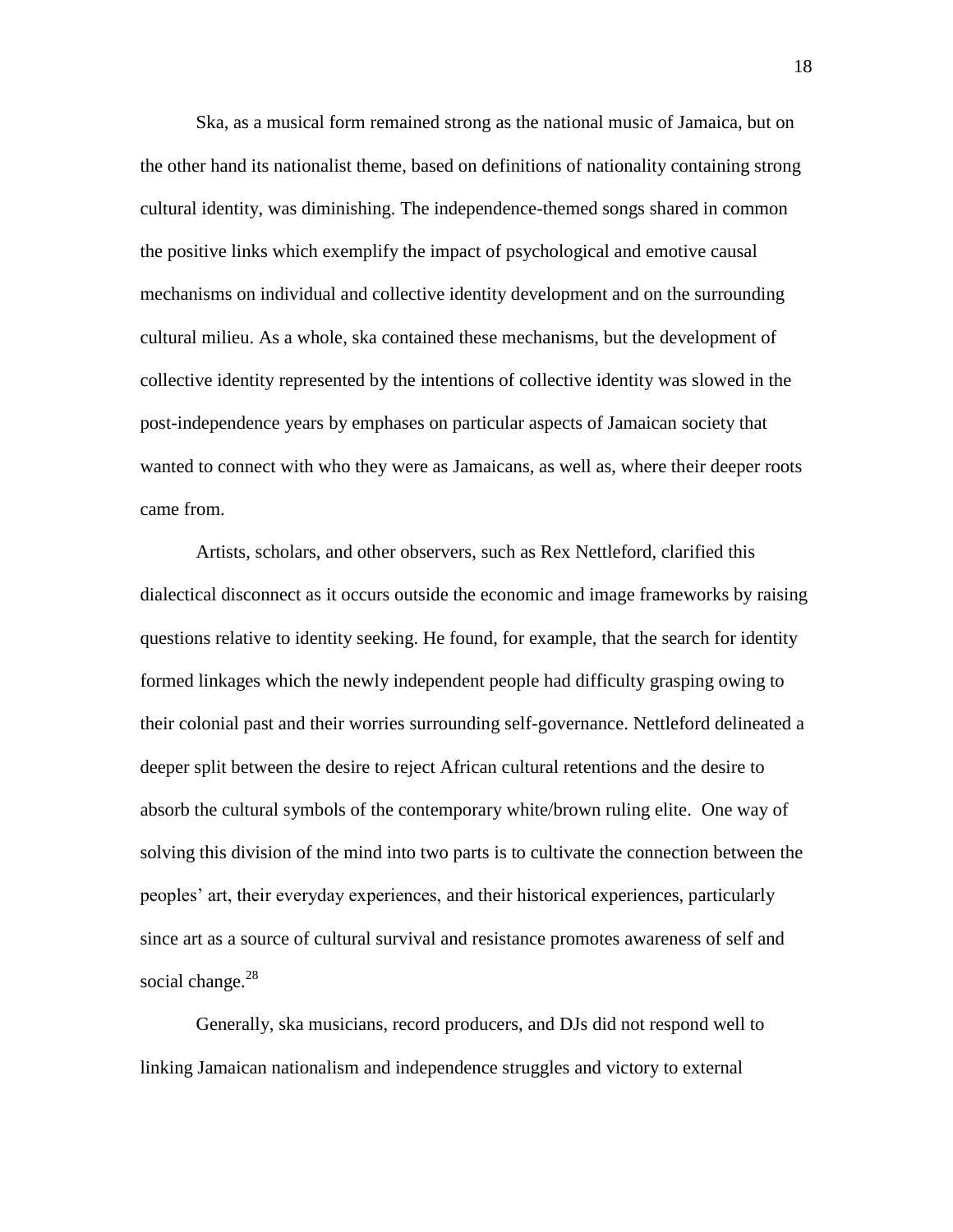Jamaican cultural and political influences, but they were aware of rallying around the issue of Jamaican independence, common values, such as beliefs in Jamaican culture. Even though many Jamaican record producers generated numerous nationalist and independence-themed records based on their self-interest in profits, markets, and sound system dominance the Jamaican populace benefited constructively from and were affirmatively uplifted by these thematic recordings. The political and cultural-tinged lyrics and melodies positively affected listeners and the subsequent attainment of elevated cultural and national awareness.

Once the economic poverty and political divisions of post-independent Jamaica emerged from the euphoria of independence hopes and images, the cultural, political, and social statements of the music turned to subjects related to these realities. The consensual popular hope, illustrated by the nationalist lyrics and rhythm, among the populace divided as well. Rastafarian-rooted music strengthened its focus on the virtues of African and black consciousness and the Rude Boys arose in response to the street-life survival skills needed to live in communities of poverty and crime. According to Deborah Thomas, Rasta and "Rudie" eventually denied the notion of racial harmony by highlighting Jamaica as a country that oppressed black people thereby demonstrating the limited attraction of Jamaican nationalism among significant sectors of the population, and arousing Pan-Africanist sensitivity.<sup>29</sup> Clinton A. Hutton notes that by 1965, the die was cast as criminality accelerated. He revealed that the transformation of pre-independence gangs into warring tribal entities reflected the driving force of political organization and mobilization, and showed an ontological signature in the definition of political culture and political power in the making of the post-colonial Jamaican landscape.<sup>30</sup>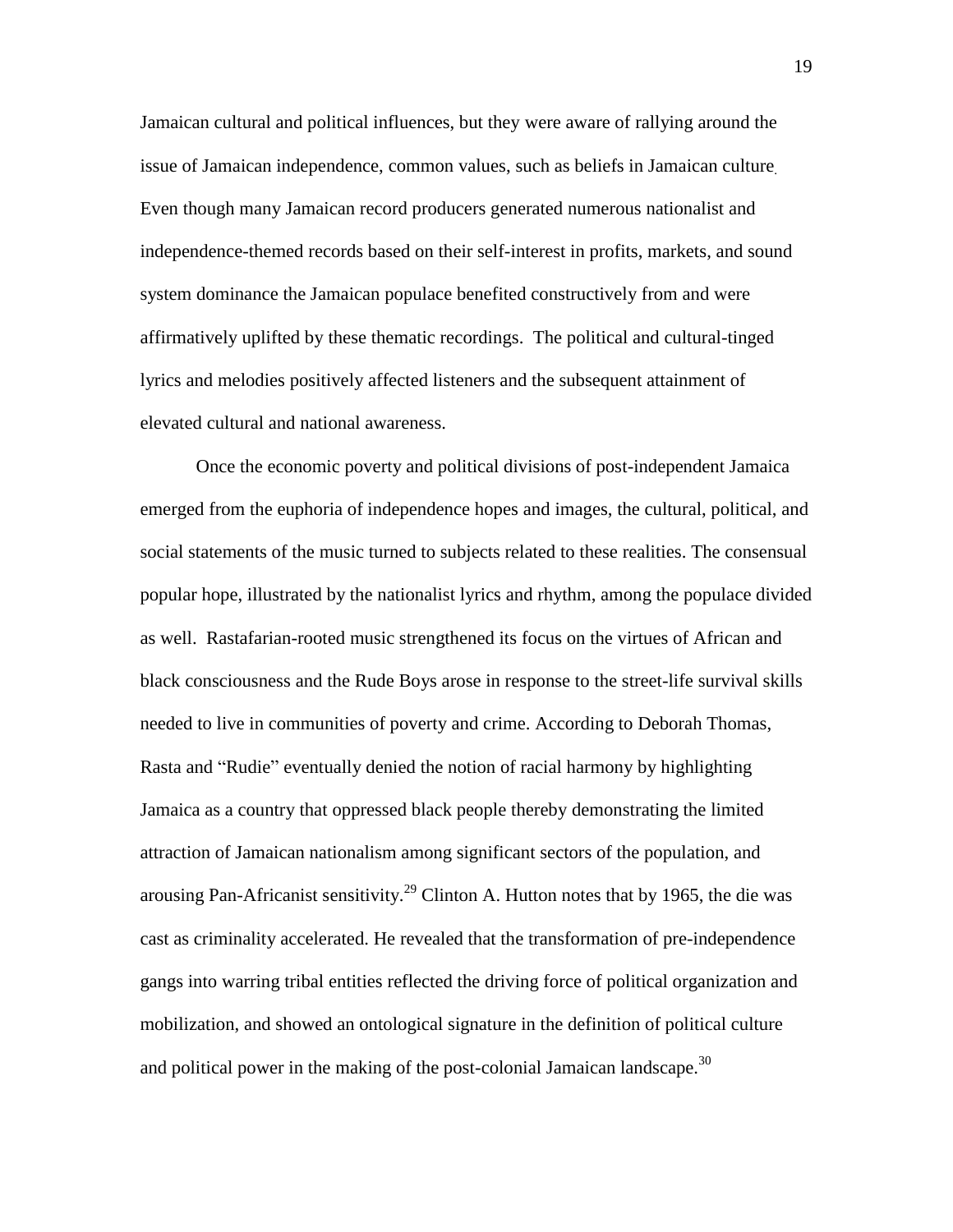#### **Theoretical Implications**:

This study details what ska is about and what the music meant to the people, especially the masses. It does not delve into what it meant for politicians exploiting the music for political gains, record producers making records for profit, or "rude boys" looking to establish tough reputations. Popular cultural forms, like music, can be powerful tools for externalizing a community's collective consciousness, communicating its sensibilities and consolidating its codes of belonging. The representational authority of popular culture in a nation is partially aided by its associative link with elements that signify the "traditional," the "indigenous," and the "people."

The music instilled a sense of self, strength, and pride in Jamaicans, while demonstrating that for nationalist theory, to explain more effectively political movements and nationalist tendencies it has to move beyond a focus on politics or economics to become a stronger explanatory tool. The sense of a strong cultural connection furnishes a strong variable for nationalist theoretical structure and analytical strength, but also a strong framework useful for nationalists and politicians to garner support from the general populace. This sense of being truly Jamaican manifested itself in music production and composition which demonstrated greater Jamaican control over what they wrote. This greater control over what they wrote, recorded, and performed owes gratitude to the opportunity structures forged by men such as Norman Manley and Rex Nettleford.

This study of Jamaican ska lyrics shows the dialectical relationship between the Jamaican arts and politics. With the development of black pride and black selfdetermination gaining sway over decades of cultural and political activism, and peaking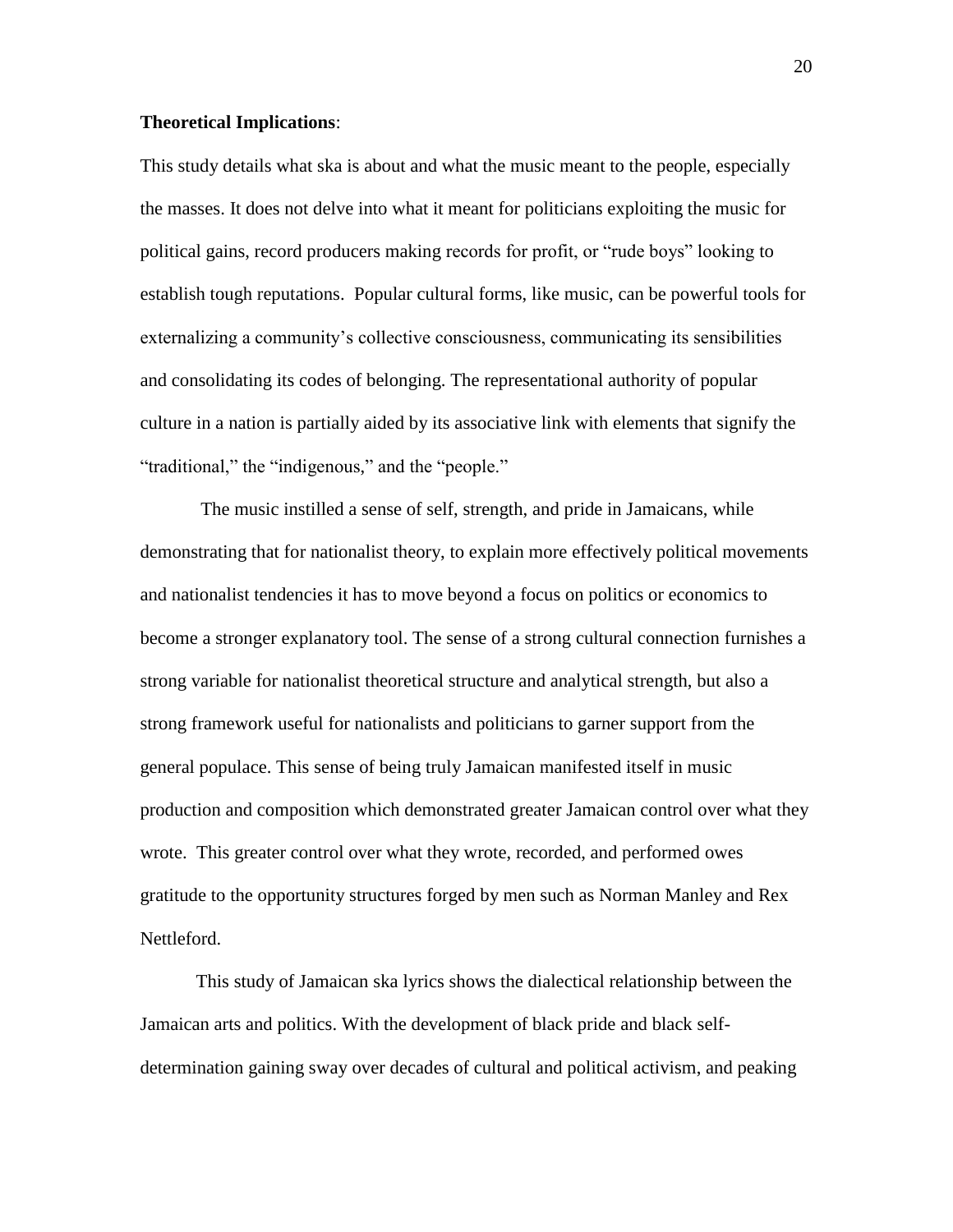at independence, musicians used this for commentary in their songs and showed the didactic tenor of ska.

While the focus of this study is on lyrics, because they clearly represent politicalcultural-nationalist themes and strengthen the study"s argument, instrumentals require specific acknowledgement. Instrumentals identify ska with familiar rhythm and beats that ignite a discernable feeling and recognizance among people listening to the music. The importance of non-lyrical musical forms is important to deciphering the role of music, because it is full of different moods and timings that relate to how people experience particular aspects of their life. Garth White, a Jamaican popular music historian, comments that:

People who feel the thing, will know it immediately, but it is difficult to say. Where the music sometimes without the lyrical content, the music give it that feeling, if it is sufficiently forceful in itself to foster and support this confidence in

blackness, our identity, even if it isn't addressing class or race issues.<sup>31</sup> White's quote contains the acknowledgement that not all the music require lyrics to communicate confidence and respect for cultural identity and awareness of class divisions. There was an extensive amount of instrumental ska recordings between 1960 and 1964. Among the numerous instrumentals were Rico Rodriquez and Johnny Moore"s "Freeman Lane Shuffle" (1961) through the Skatalite"s "Mesopotamia" (1964). Ska instrumentals demonstrated that any style or combination of lyrics could be applied to with the ska backbeat and it would be ska. The Skatalites, for example, were widely sought as a session and back-up band for singers and vocal groups. Skatalite's were master musicians, like, Don Drummond and Tommy McCook, that used Jazz, Rhythm

21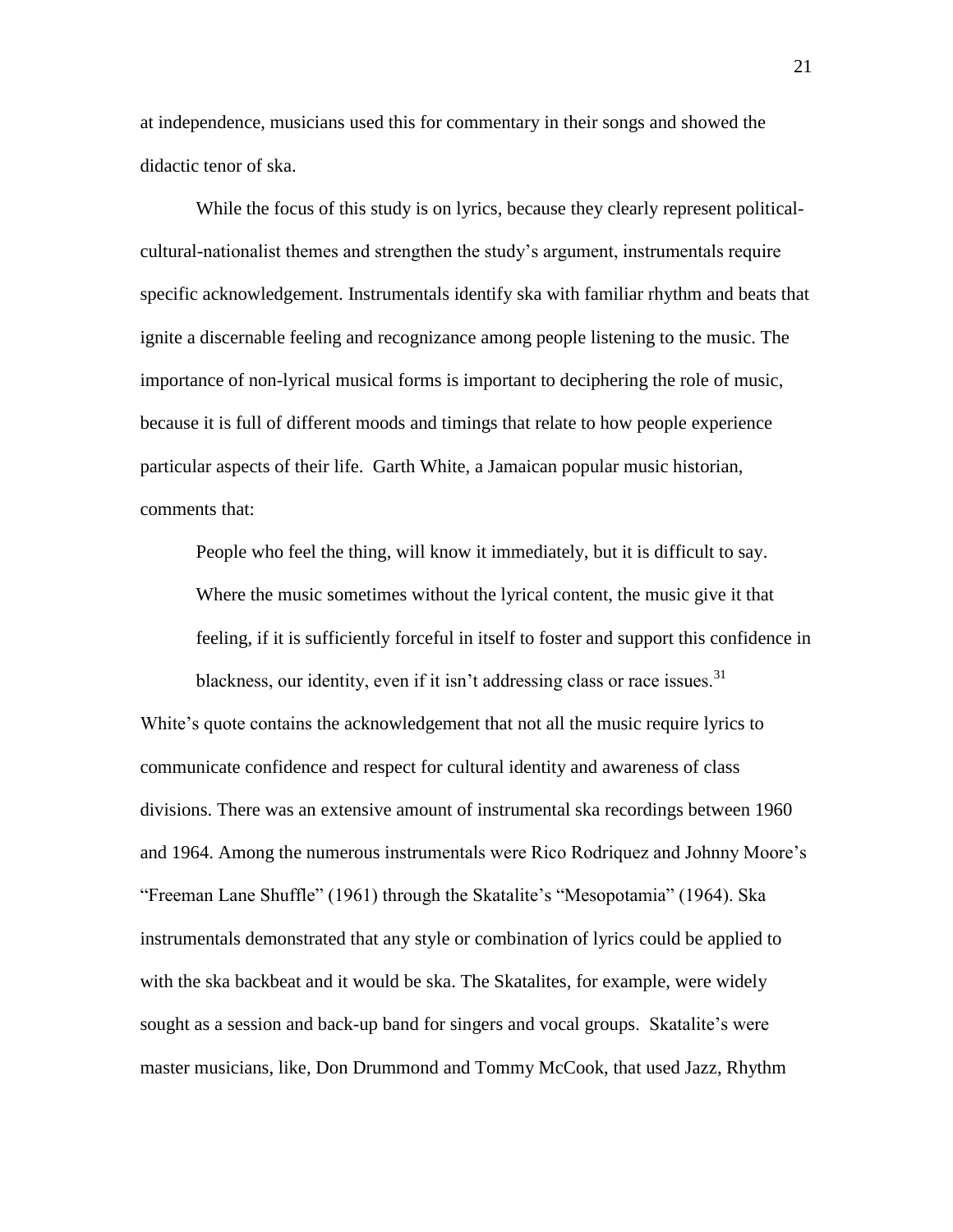and Blues, and mento influences to inform their music. Skatalites could delve into improvisational solos with John Coltrane influences while the basic ska rhythm continued to flow.

The musical inspiration of ska has sustained itself over time as a catalyst for postindependence music forms, such as, rocksteady and reggae that sustain Jamaican cultural pride and political activism. Much of the nationalist influence of music showed an ascertainable ideological bent, which evoked strong political and social emotions. Through the use of a myriad of lyrics and beats, ska increased political enthusiasm and lends insight into the unique blend of music and nationalism that is found in forms of subsequent Jamaican music.

Although there is a contemporary connection between the politics, culture, and current Jamaican music, the question is: why hasn"t the power of the political-cultural music in reggae, for example, resulted in more political-cultural activism among listeners? This answer in part is related to the absence of the overall political conditions that existed during the pre-independence era. In addition, the nationalist ideology that guided and inspired much of the music of the late 1950s and early 1960s independence years no longer exist in an easily accessed way.

As contemporary musicians seek to regain intensity through reggae music, for instance, they may have to link their music concretely to political ideology and activism and again confront the overly commercial nature of the music and musicians by record companies, if they are to have an impact with their culturally challenging music. In regards to contemporary music Robin Small, who has been involved with Jamaican music for decades, notes that:

22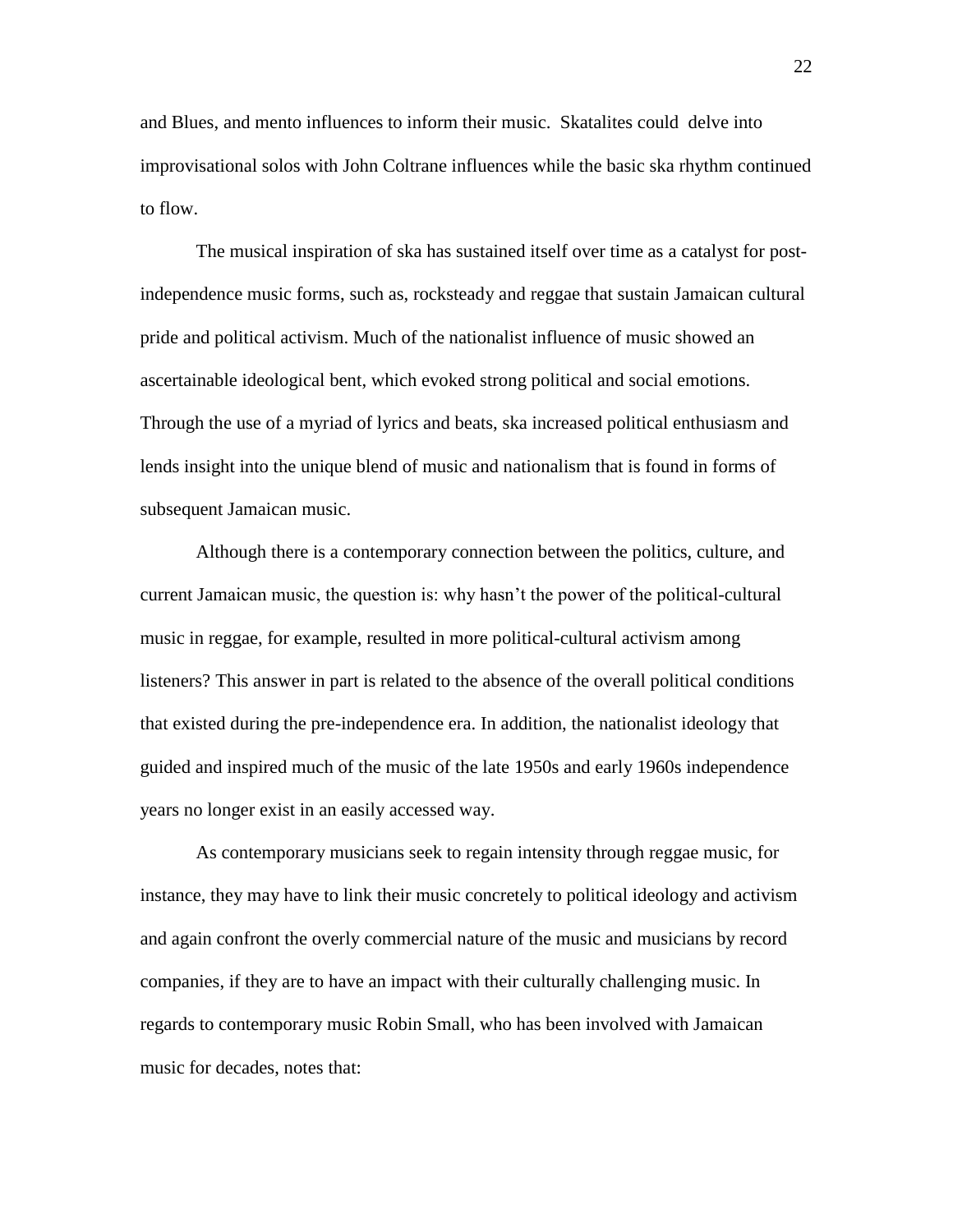The music is just as full of the message today, but those who are producing the more stirring messages positive messages, don"t get as much amplification. The more frivolous music gets more amplification, will sell more, and so on. But there are artists and musicians who are just as stirring today as during that time. But of course the more frivolous ones… gets more exposure, and commercial traction than some of the more serious and more revolutionary ones.<sup>32</sup>

Due to the strong role of commercialism, many reggae artists are successful at making money with nonpolitical themes, which limits the desire to engage the listeners at deeper levels of cultural and political consciousness. However, as Small notes, the music is there, but it is not streaming from the popular outlets, which makes it difficult for the masses to hear it.

Jamaican independence, which called for Jamaicans to unite and organize around a strong sense of self and community, set forth a concrete model combining political opportunity and cultural structures that was strengthened by a cultural form, like music. Moreover, when messages of community togetherness and nationalist pride were embedded in music celebratory energy infused the establishment of identity. This study also reveals that political mobilisation and social strategy comprise critical components of successful political and social policies aimed at nationalist and collective identity. Moreover, the addition of powerful cultural forces can profoundly enhance the goals and objectives of these objectives. Jamaica serves as an exemplar of Caribbean nationalism, which called for Caribbean countries, still under colonialist rule, to rally around a powerful sense of self and community strengthened by the addition of cultural forms.<sup>33</sup>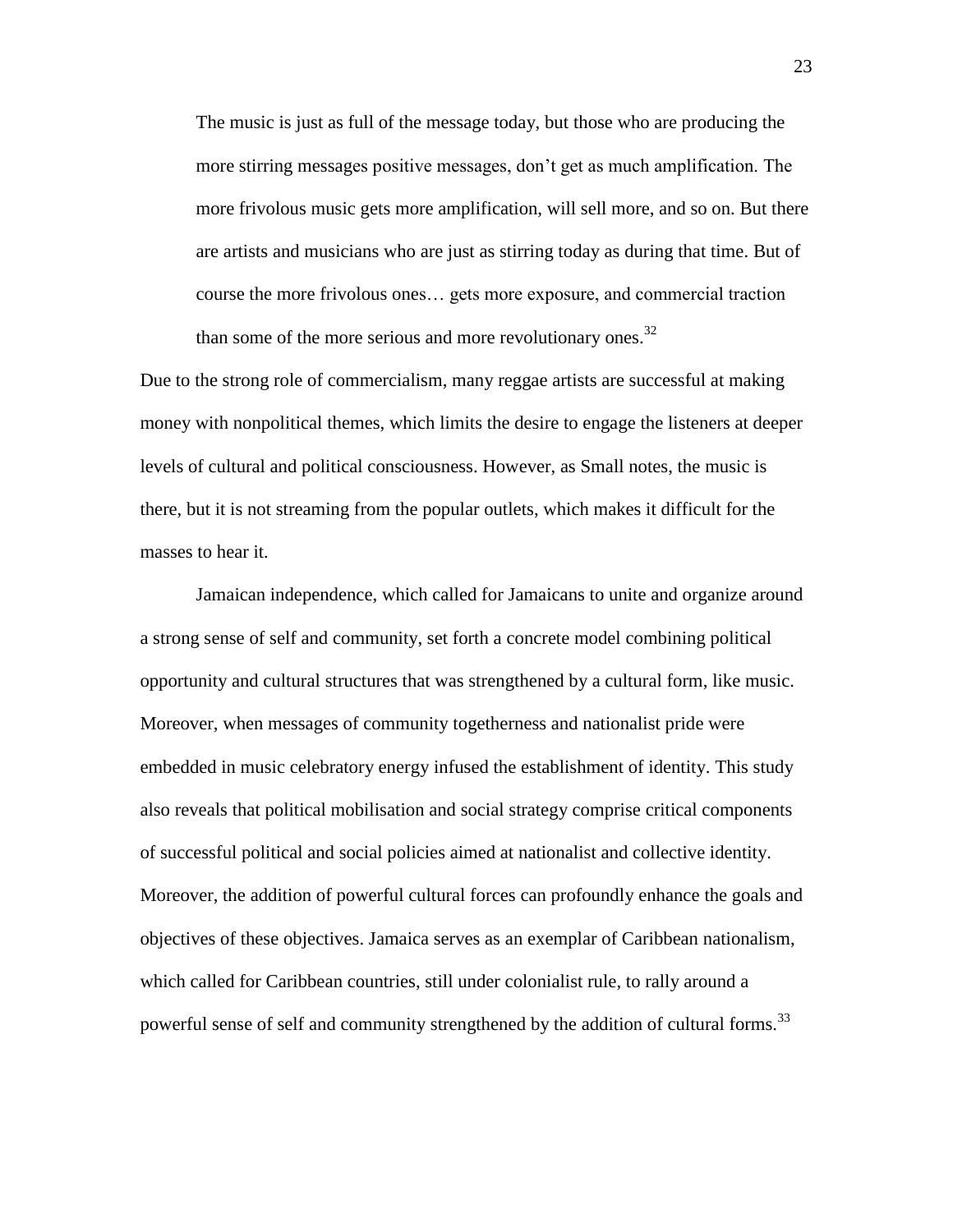This study shows the vital role played by ska in the formation of national cultural, political, and social structures. Furthermore, it also reveals that when togetherness resonates from the musical message of nationalistic ideology a strong note of celebratory energy is added to its tenor. The forces of collective action, cultural mobilisation, political organising, and belonging are all fostered when music is added to the matrix of national political thought and life. Furthermore, the lyrics and melodies examined in this study demonstrate that in order to create and maintain social importance, music must be an active and living force and be made compellingly relevant to the political and cultural environment in which it subsists.

#### **Bibliography**

Augustyn, Heather. *Ska: An Oral History*. London: McFarland and Company, 2010.

- Balter, Michael. "Seeking the Key to Music." *Science*. V. 306, (November 12, 2004): 1120-1122.
- Hamilton, Beverley. "Marcus Garvey: Cultural Activist," *Jamaica Journal*. V. 20, #3, (1987): 21-30.
- Howard, Dennis. "Punching for Recognition: The Juke Box in the Promotion of Popular Jamaican Music." *Caribbean Quarterly*. V. 53, # 4, (December, 2007): 32-46.

Hutton, Clinton. "Forging Identity and Community Through Aestheticism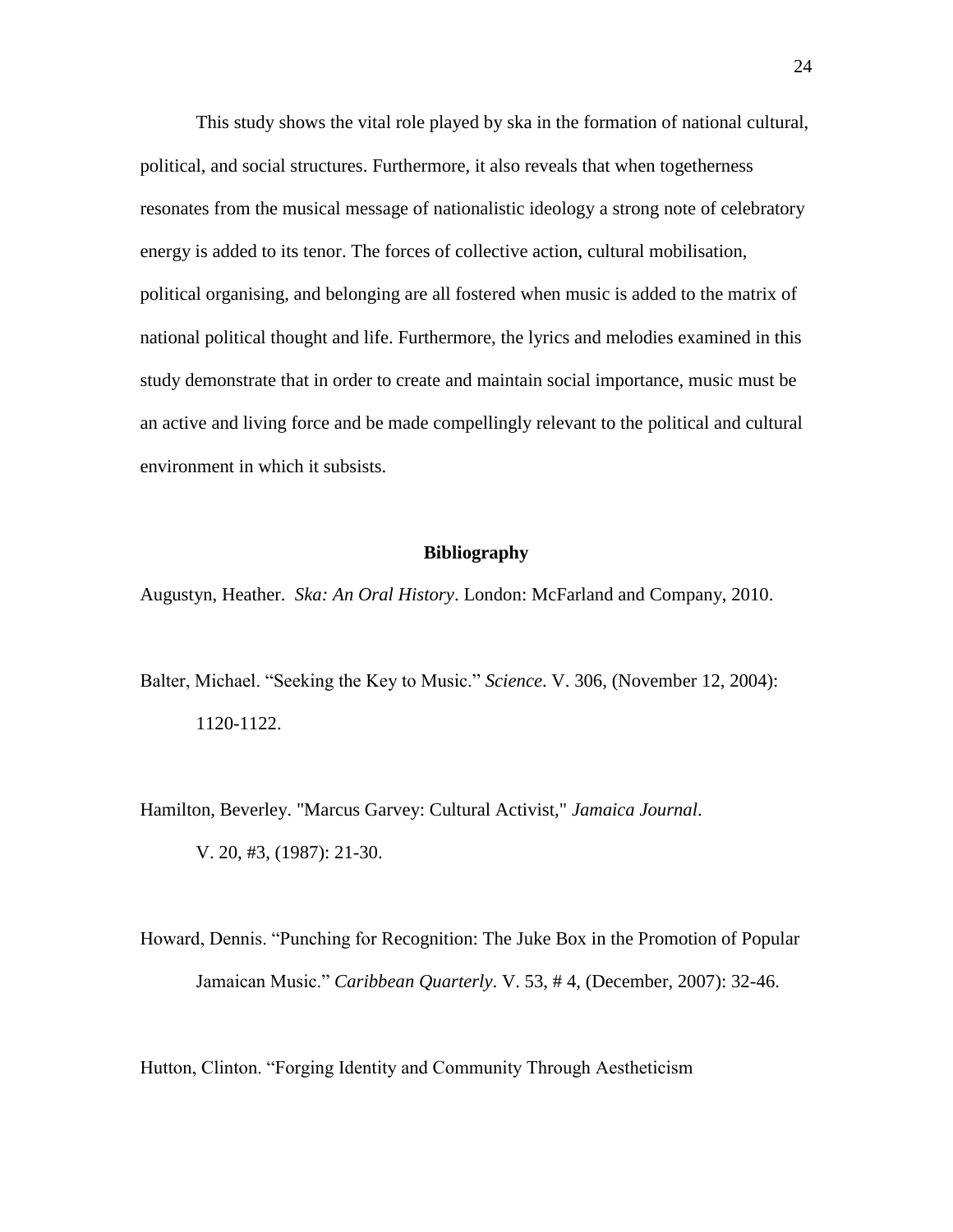and Entertainment: The Sound System and the Rise of the DJ," *Caribbean Quarterly*, V. 53, #4, (December, 2007): 16-31.

- ------. "Oh Rudie: Jamaican Popular Music and the Narrative of Urban Badness in the Making of Postcolonial Society," *Caribbean Studies Quarterly*. V. 56, #4, (December 2010): 22-64.
- ------. "Slavery and Cosmological Roots of African Caribbean Art." Forthcoming in Martinique Cultural Commission book on Caribbean art. (2011).
- Miller, Herbie. "Don Drummond: Just How Good Was He?" in, *The African-Caribbean Worldview and the Making of Caribbean Society*. Horace Levy, ed. Kingston. University of West Indies Press. (2009): 170-186.
- Nettleford, Rex. *Caribbean Cultural Identity: The Case of Jamaica: An Essay in Cultural Dynamics*. Kingston: Ian Randle Publishers, (2003).

------. *Dance Jamaica: Cultural Definition and Artistic Discovery*. New York: Grove Press (1985).

Norris, Kathleen. *Jamaica: The Search for an Identity*. London: Oxford University Press, (1962).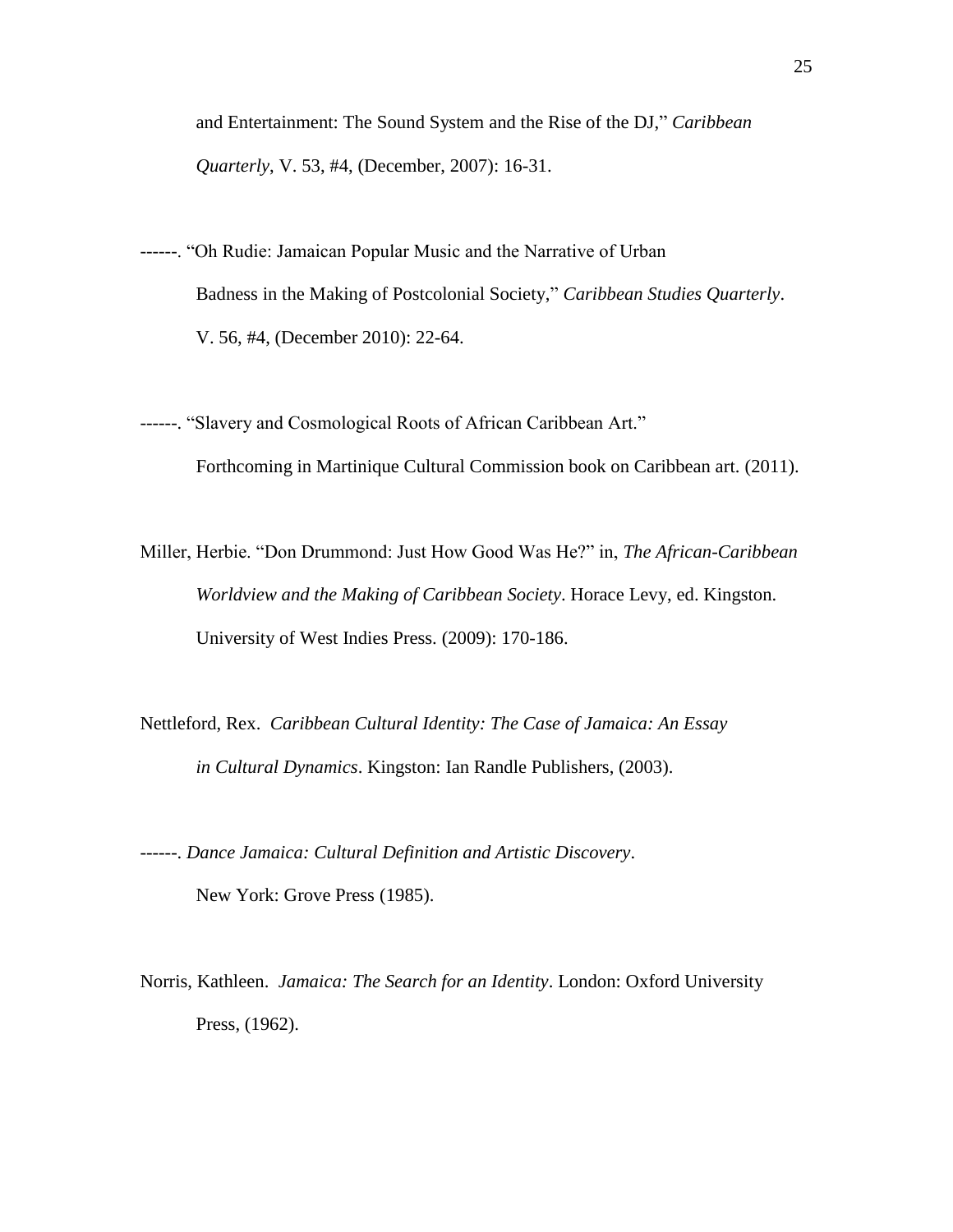- Ranglin, Ernest, interview in British Broadcasting Company documentary "Reggae: The Story Of Jamaican Music." (2002). [www.torrentz.com.](http://www.torrentz.com/)
- Seaga, Edward. "Jamaican Music Industry as a Side of Nationalistic Fervour." Lecture on University of West Indies TV. (February 20, 2010).
- ------. *My Life and Leadership: Volume 1, Clash of Ideologies, 1930-1980.* New York: MacMillian Publishers, (2010).
- Thomas, Deborah. *Modern Blackness: Nationalism, Globalization, and the Politics of Culture in Jamaica*. Durham, North Carolina: Duke University Press, (2004).

## **Recordings/Lyrics**:

Al T. Joe. "Rise Jamaica." Dice, CC9. 1962.

Basil Gabbidon. "Independent Blues." Blue Beat BB124. 1962.

Clancy Eccles "Freedom." Blue Beat 451 BB 67-A. 1961.

Derrick Morgan. "Blazing Fire." Island Records. 1963.

Derrick Morgan. "Forward March." Beverly"s/Island ILP 903. 1962.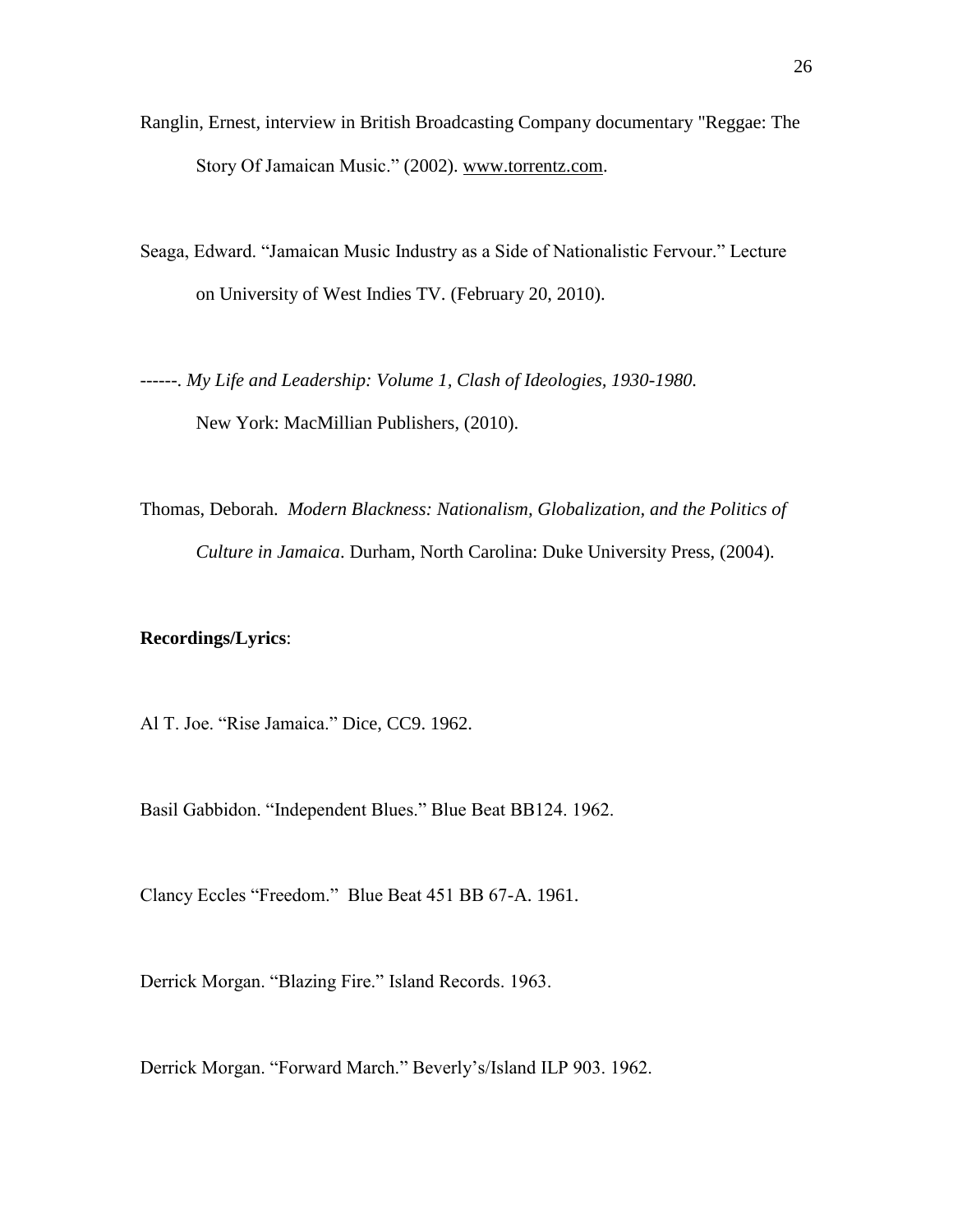Joe White and Chuck Josephs "One Nation." (1962) Reissued on *Trojan Ska Rarities* 

*Box Set*. Trojan TJETD 238. 2005.

Kentrick Patrick (Lord Creator). "Independent Jamaica." Island Records 001. 1962.

Prince Buster. "Madness." Blue Beat, BB 170. 1963.

#### **Interviews**:

 $\overline{a}$ 

Small, Robin interview on June 5, 2011.

White, Garth interview on June 3, 2011.

<sup>1</sup> Caribbean nationalism focuses on particular characteristics, history, people, and positive aspects of the region. Caribbean history has given the region its nationalistic tendencies, with Africa, Asia, Europe, Latin America, and the United States playing roles. These roles stem from colonising, forced labor, and cultural transmissions. Nationalism is the foundation that bonds a people together and validates a country"s power over the residents. In the Caribbean, the nationalist imagination centers on cultural and historical foundations. The Caribbean "culture" is one that includes characteristics of survival, colonialism, and cultural self-determination. Cultural retentions were a strong stimulation in forging a nationalist identity. <sup>2</sup> Marcus Garvey also identified the fundamental connection between nationalism and the arts, and believed that in order to challenge oppression black people needed to develop their own cultural norms and aesthetics for music, dance, literature, and visual art. See for example, Beverley Hamilton, "Marcus Garvey: Cultural Activist," *Jamaica Journal*. V. 20, #3, (1987): 21-30.

<sup>3</sup> Rex Nettleford, *Dance Jamaica: Cultural Definition and Artistic Discovery*, New York, Grove Press, (1985) 15.

<sup>4</sup> Michael Balter, "Seeking the Key to Music," *Science*. V. 306, (November 12, 2004): 1120.

<sup>&</sup>lt;sup>5</sup> Social cohesion does not have to be nationalistic as post-1962 Jamaica exemplifies. It can be lower levels of social cohesion, like gangs and political parties. Clinton Hutton notes the destruction of communities, like, Back-o-Wall in 1963, anti-Chinese riots in 1965, and the banning of black consciousness advocate Walter Rodney from the University of West Indies in 1968 as examples of the breakdown of the hopes of communal nationalism is August 1962. (pp. 57-58). Clinton Hutton. "Oh Rudie: Jamaican Popular Music and the Narrative of Urban Badness in the Making of Postcolonial Society," *Caribbean Studies Quarterly*, V. 56, #4, (December 2010): 22-64.

<sup>&</sup>lt;sup>6</sup> In an article on Jamaican trombonist and Skatalite, Don Drummond, Herbie Miller wrote that he hears in the music a collective unconsciousness that is embedded in the Jamaican nation that holds a source of identity and dignity. P. 185. Herbie Miller. "Don Drummond: Just How Good Was He?" In, *The African-Caribbean Worldview and the Making of Caribbean Society*, Horace Levy, ed. Kingston, University of West Indies Press, (2009): 170-186.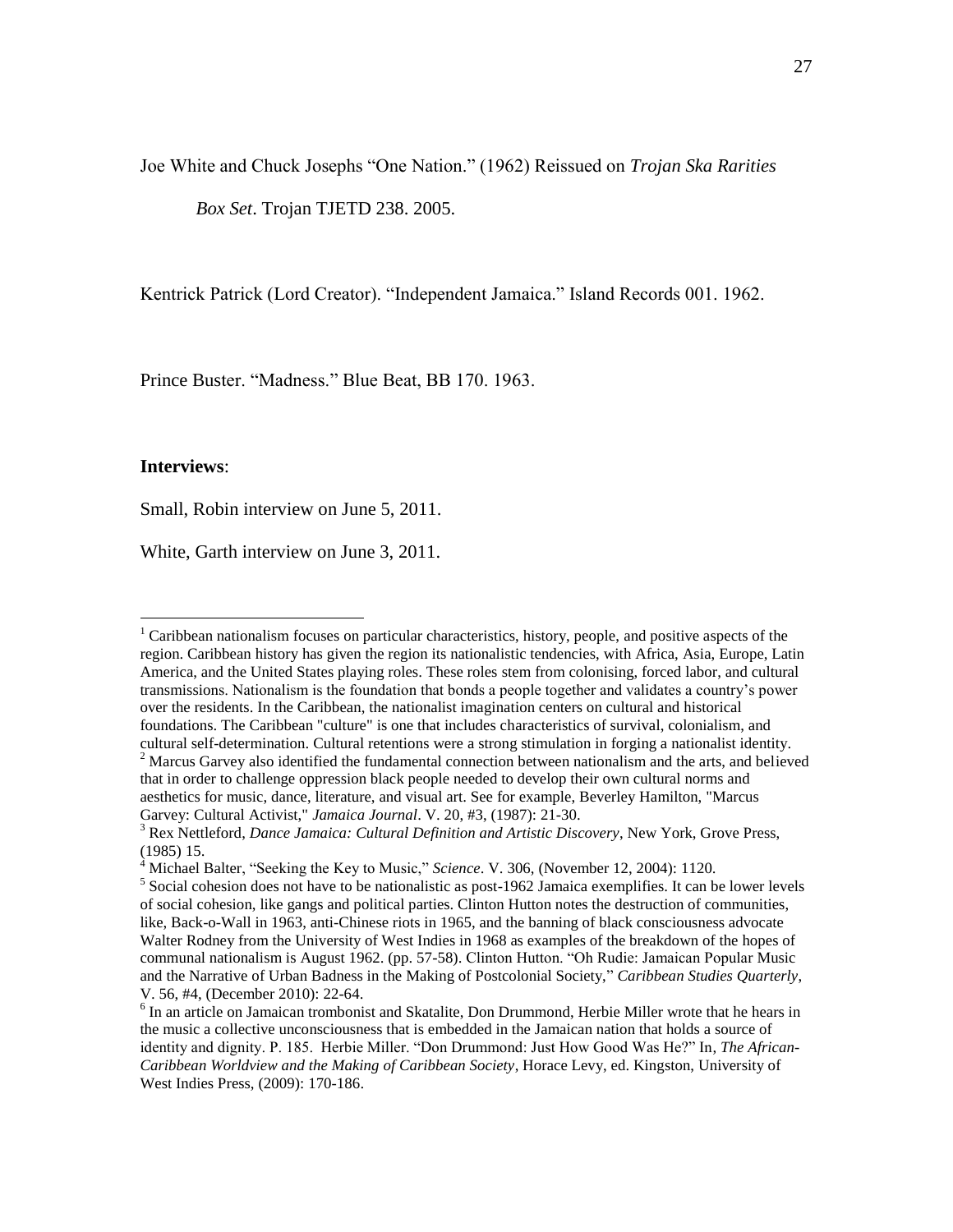<sup>7</sup> Clinton Hutton, "Slavery and Cosmological Roots of African Caribbean Art," Forthcoming in Martinique Cultural Commission book on Caribbean art. (2011).

<sup>10</sup> Even though United States jazz and Rhythm and Blues were major influences on ska the African influence should not be lost in ska discussions. For example, one of the earliest recordings linked to ska, "Oh Carolina" (1959-1960), which included Rastafarian drummer/percussionist Count Ossie. Count Ossie was invited. Along with his four drummers, by Prince Buster to set the rhythm in this recording out of the Jamaican Broadcasting Corporation"s recording studio. Count Ossie played the African *burru* rhythmic style of drumming. This intersection of African cultural retention with a recording intended for commercial (and mainstream) release is an excellent component of the cultural nationalist picture that enhanced the transmission of Jamaican identity. According to Garth White, Rastafarian influenced drummers were not as prominent as the more secular musicians in 1962-1964, but they were there. White notes that they were a heavy by way of the kind of impact on some of the musicians who were playing the more secular forms. As an example, he mentions Skatalite drummer Lloyd Knibb"s inclusion of the *burru* because he came under the influence of Count Ossie. White says there is also a mood set by Rastafarian rhythms, which influences the melodic instrumentalists too, like Don Drummond"s songs where the trombone has a vocal voice and rasta feel that comes from his association with the Rastafarians. Interview with Garth White on June 3, 2011.

 $11$  Mento is a mostly rural music typically with lyrics related to living and work conditions. Mento is basically acoustic with vocals often accompanied by a banjo, a gourd shaker, a thumb piano, a mbira (an African thumb piano), and a single-hand drum.

 $12$  Ernest Ranglin interview in British Broadcasting Company documentary "Reggae: The Story Of Jamaican Music." (2002). www.torrentz.com.

 $13$  For an excellent discussion of the Jamaican music and the role of jukebox, which is largely neglected in discussions of the rise of ska and other Jamaican music see Clinton Hutton, "Forging Identity and Community Through Aestheticism and Entertainment: The Sound System and the Rise of the DJ" (pp. 16- 31) and Dennis Howard "Punching for Recognition: The Juke Box in the Promotion of Popular Jamaican Music (Pp. 32-46) both in *Caribbean Quarterly*, v. 53, # 4, (December, 2007).

<sup>14</sup> Edward Seaga. *My Life and Leadership: Volume 1, Clash of Ideologies, 1930-1980*, New York, MacMillian Publishers, (2010): 120.

<sup>15</sup> Of interest is Curtis Mayfield, a prolific popular R & B musician among Jamaicans co-produced "The Real Jamaica Ska" for the United States market in 1964. Epic Records, 1964. BN 261119. Released in September 1964 and recorded in Kingston, it featured Lord Creator and Jimmy Cliff. One example of Mayfield's music is the Jamaican group, the Uniques's version of Mayfield's "Gypsy Woman." "Diamond Baby" written by Bob Marley, but based on Curtis Mayfield"s "Talking "Bout my Baby" was recorded with the Peter Tosh and Bunny Wailer with backing by the Skatalites was recorded in 1965 on Coxsone. <sup>16</sup> Edward Seaga. "Jamaican Music Industry as a Side of Nationalistic Fervour." Lecture on University of

West Indies TV. (February 20, 2010).

 $\overline{a}$ 

<sup>17</sup> Clancy Eccles "Freedom." Blue Beat 451 BB 67-A. (1961).

<sup>18</sup> Heather Augustyn, *Ska: An Oral History*, London. McFarland and Company, (2010): 38.

<sup>19</sup> Al T. Joe. "Rise Jamaica." Dice, CC9. (1962).

<sup>20</sup> Deborah Thomas, *Modern Blackness: Nationalism, Globalization, and the Politics of Culture in Jamaica*, Durham, North Carolina, Duke University Press, (2004): 74.

<sup>21</sup> Derrick Morgan. "Forward March." Beverly's/Island ILP 903. (1962).

<sup>22</sup> Joe White and Chuck Josephs "One Nation." (1962) *Reissued on Trojan Ska Rarities Box Set*. Trojan TJETD 238.( 2005).

<sup>23</sup> Kentrick Patrick (Lord Creator). "Independent Jamaica." Island. 001. (1962).

<sup>24</sup> Basil Gabbidon. "Independent Blues." Blue Beat BB124. (1962).

<sup>25</sup> It should be noted that Carlos Malcolm helped ska connect to two areas of importance for national (and international) acceptance as a serious music by writing professional arrangements. He accomplished this as musical arranger for Jamaica Broadcasting Corporation (JBC), where he led the JBC orchestra and wrote formal ska arrangements for musicians like Jimmy Cliff and Derrick Morgan. Malcolm was also the first

 $8$  Jamaica's population at independence was 76.8% Black, 16.9% Mixed Race, 0.9% White, 0.6% Chinese, 1.7% Indian and 3.1% others. Colin Clarke, *Kingston, Jamaica: Urban Development and Social Change 1692-1962*, Berkeley, University of California Press, (1975): 152.

<sup>&</sup>lt;sup>9</sup> Kentrick Patrick (Lord Creator). "Independent Jamaica." Island Records 001. (1962).